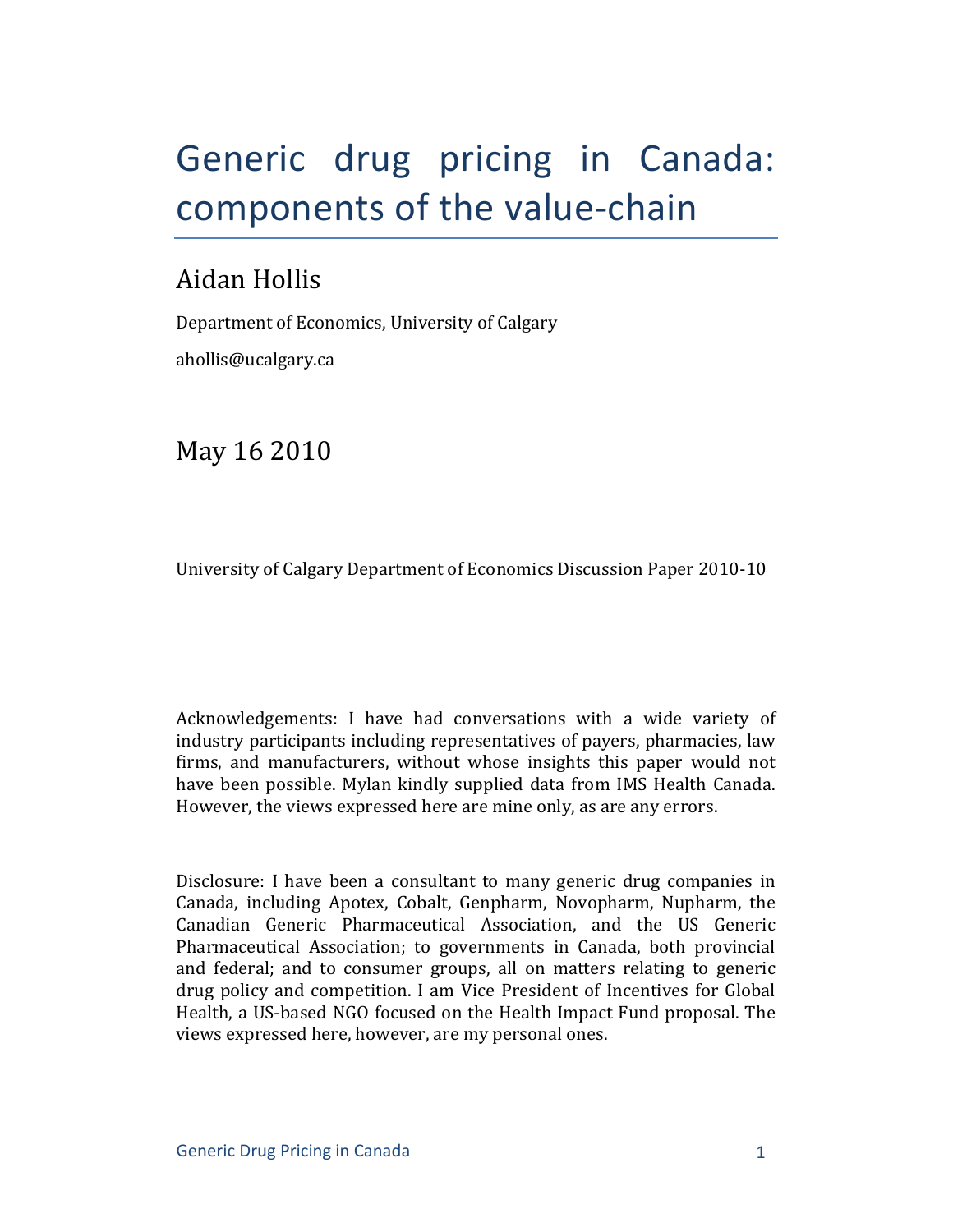# Generic drug pricing in Canada: components of the value-chain

# **Table of Contents**

| Does the prospect of damages help to incentivize generic litigation?19 |  |
|------------------------------------------------------------------------|--|
|                                                                        |  |
|                                                                        |  |
|                                                                        |  |
|                                                                        |  |
|                                                                        |  |
|                                                                        |  |
|                                                                        |  |
|                                                                        |  |
|                                                                        |  |
|                                                                        |  |
|                                                                        |  |
|                                                                        |  |
|                                                                        |  |
|                                                                        |  |
|                                                                        |  |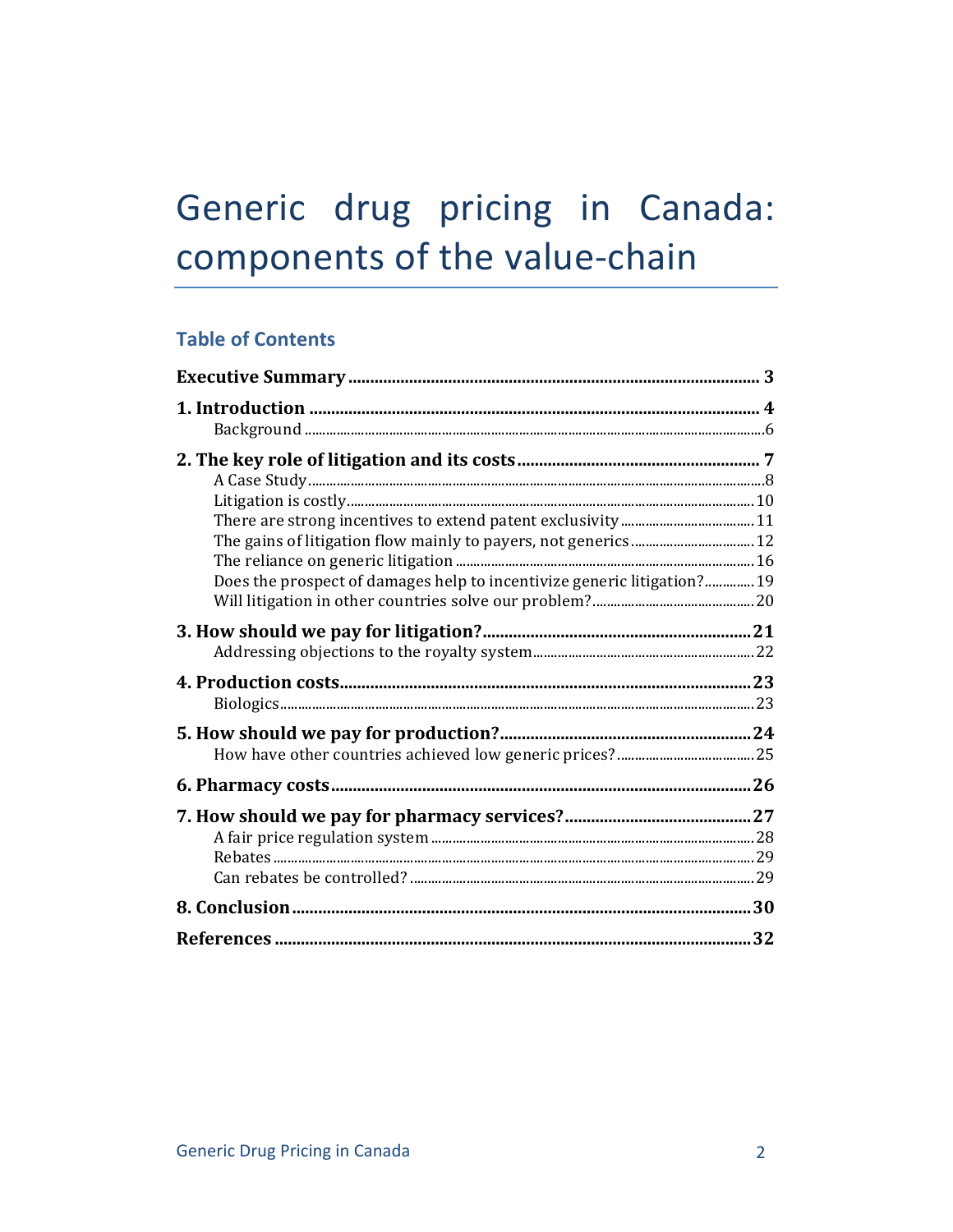# **Executive Summary**

The problem of obtaining fair pricing for generic drugs has led to a series of regulatory measures in Canadian provinces. This paper offers a new way of thinking about the problems that need to be addressed, by considering three core components of the value chain of getting generic drugs to Canadians: litigation, production, and pharmacy services. The paper proposes that each component of this value chain should be paid for separately, using a royalty to reward successful litigation that benefits payers; a competitive market framework to pay for production; and a transparent, independent regulatory process to set dispensing fees for pharmacies. This approach would enable the total expenditures to match costs, would enable provinces to set appropriate quality and convenience standards for pharmacy, and would provide a measure of predictability for investors.

The paper emphasizes that it is important to establish a separate mechanism for rewarding litigation that eliminates invalid patents. The savings to Canadians from such litigation exceeds one billion dollars annually. Without addressing the need to reward this valuable activity, it is dangerous for payers to drive down generic prices, since generic firms will lack incentives to invest in costly litigation. The paper also encourages governments to establish independent regulatory authorities to set fair fees for pharmacies by employing processes similar to those used in other price regulation agencies.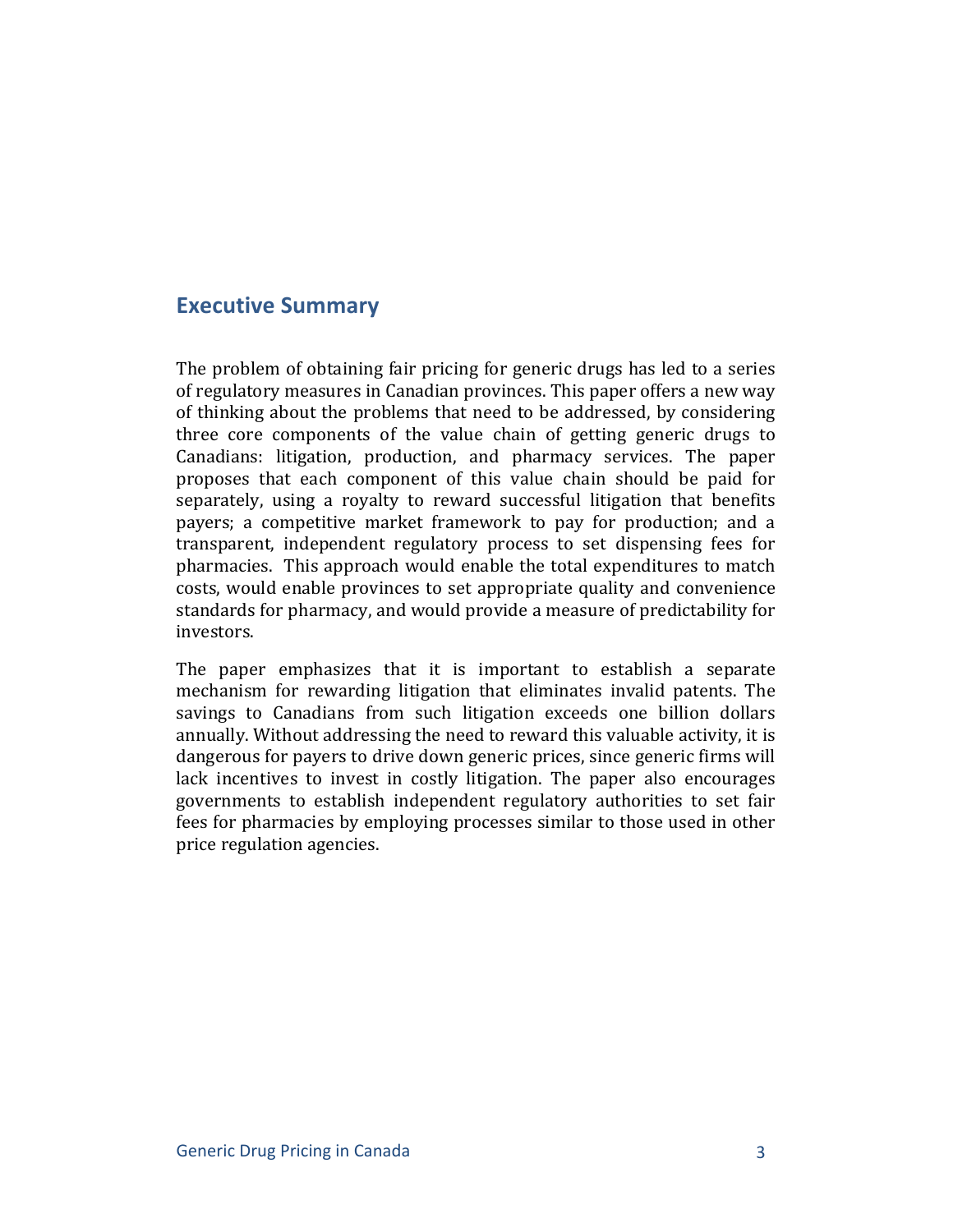# **1.** Introduction

What is the right pricing policy for generic drugs in Canada? Ontario has, over the last few years, had a sequence of policies setting the maximum price of generic drugs as a fraction of the price of the bioequivalent patented drug. First, the maximum price was set at 75%; then 70% (or 63% if multiple generics); then  $50\%$ ; and now it is moving towards 25%. At every level, the price has always been wrong. Prices in competitive industries should be related to cost. Normally, this will arise simply through the competitive process, but in the case of pharmaceuticals, the distortions created by a lack of consumer sensitivity to price combined with local market power exercised by pharmacies result in retail prices that are weakly constrained by competition. This has led to a demand for price regulation, and the outcome is the set of prices listed above.

In this paper, I explore what it means to set prices for generic drugs in a way that relates to cost. There are individual costs for three core functions in this industry: litigation, production, and pharmacy services. All of these costs must be supported by the retail price paid by the payer, who may be the final consumer, or a private or public insurer. I will focus particularly on litigation costs, which are generally underappreciated.

Ontario's approach of fixing the generic price as a percentage of the patented product appears to be based on the idea that the government is able to guess the total costs of all three functions of the industry jointly, and that the resulting allocation of revenues within the system will be reasonable. It is apparent, however, that such a guess is likely to be very wrong. After all, the government had a very different idea of the total costs only a few years ago, and in any case there is no reason to expect that costs will be constant across products or over time.

We can think of the approach being used by the Ontario government as a form of price regulation, which is typically only used in natural monopoly settings such as electricity distribution or natural gas pipelines. The experience of using price regulation in those industries is salutary; however, wherever possible, regulators have avoided the use of price regulation in favor of competition. This can be seen recently in many jurisdictions with respect to telecom and electricity generation. Wherever price regulation – based on ensuring that prices reasonably reflect average cost – has been used, regulators apply due process; price regulation is designed to reflect the real costs of the regulated service by means of using audited data and an open process that creates opportunities for firms and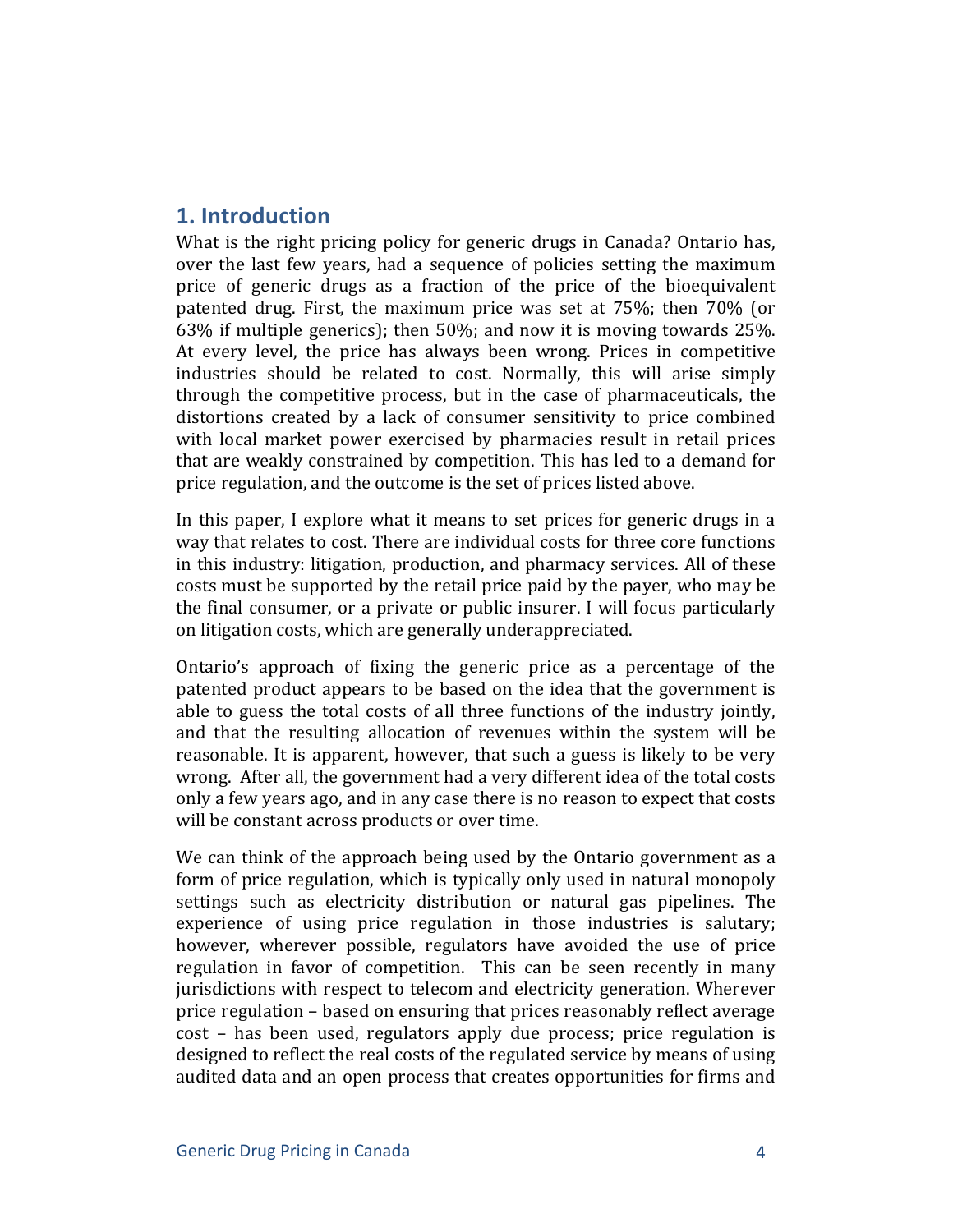other interveners to provide evidence and to be tested on  $it<sup>1</sup>$ . What is apparent is that the pricing regulations on pharmaceuticals imposed by governments such as Ontario's do not apply this kind of process, or even offer a clear meaningful standard as to what is to be achieved by the pricing regulations.

Within the regulated industry model, a recent trend has been to divide integrated utilities into vertically separated components.<sup>2</sup> For example, previously integrated electricity utilities have been divided into unregulated, competitive generating firms; regulated transmission monopolies; regulated distribution monopolies; and unregulated, competitive retailers. The benefit of this vertical disintegration has been that those components of the industry that remain regulated are less complex and easier to regulate, while those components that are now competitive have better incentives to control costs, leading to lower prices for consumers.<sup>3</sup>

In pharmaceutical markets in Canada, we already have some of this vertical disintegration, but the pricing model does not account for the different components of the market. Instead, it is implicitly assumed that the final regulated price should simply subsume all the components. This will result in prices far from optimal.

In a competitive market, an optimal price reflects the long-term marginal costs of supply. These long-term marginal costs include both the variable costs of production and the costs of creating capacity to supply. In competitive markets, firms choose to enter a market based on private information and incentives, which will result in an optimal provision of goods and prices. The goal of price regulation, if competitive markets fail, is to replicate the result generated by a competitive market, and regulators attempt to provide a fair and reasonable return to the firms in the industry. This is achieved by setting regulated prices equal to the average cost of the firm, which allows for a reasonable rate of return on capital invested.

<sup>&</sup>lt;sup>1</sup> See, for example, Church J. and R. Ware, 2000, *Industrial Organization: A Strategic Approach*, Boston: Irwin, especially section 26.2.

<sup>&</sup>lt;sup>2</sup> See, e.g. Newbery, D. 2002, *Privatization, restructuring, and regulation of network utilities*, Cambridge: MIT Press.

 $3$  The Ontario government, in its recent proposed changes to the regulations, requires vertical disintegration between pharmacies and manufacturers. Given this separation, it also makes sense to use independent pricing mechanisms for each sector.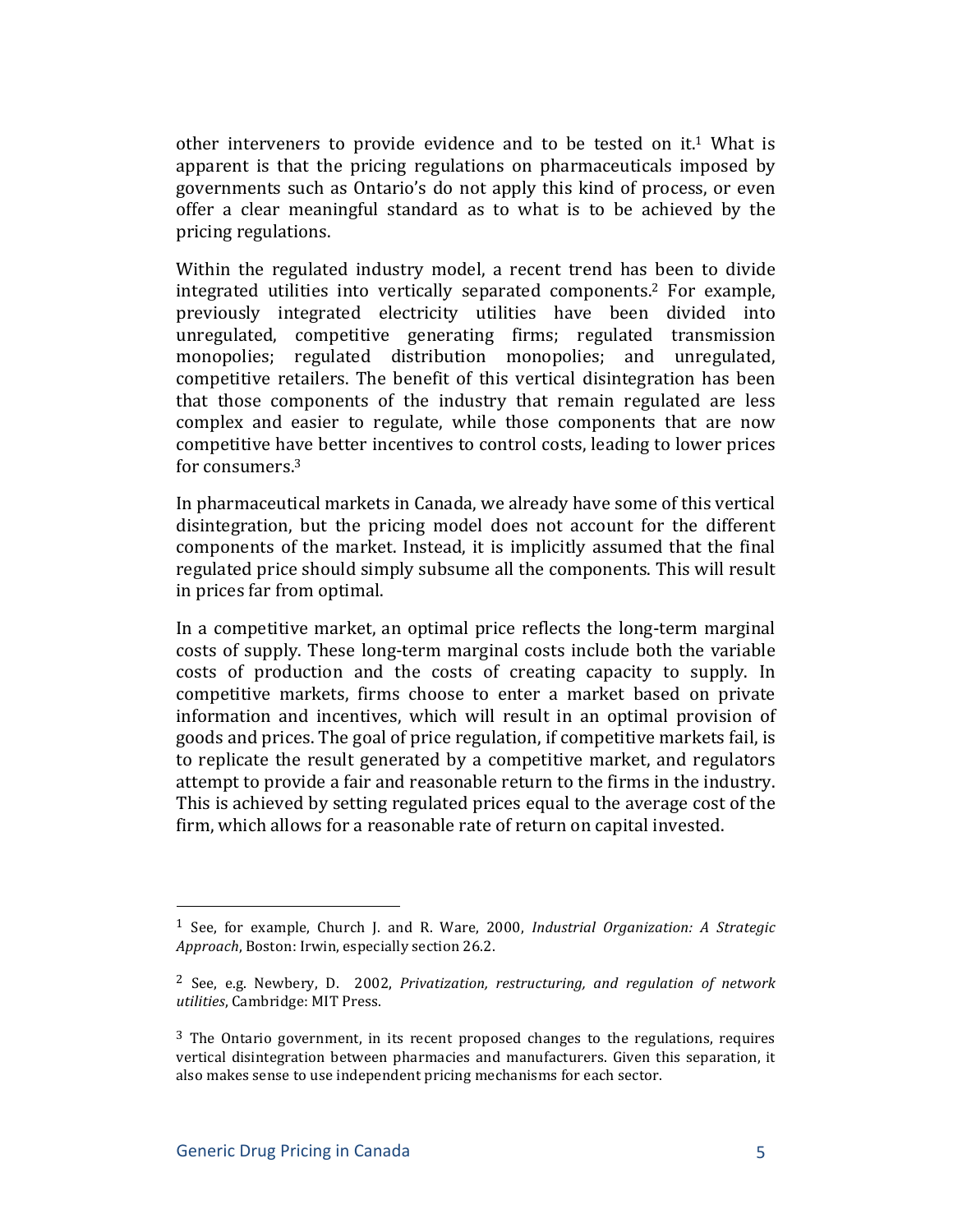In this paper, I explore these themes by attempting to dig down a little into the different functions. I begin by considering the central role of litigation in the process of creating generic drug competition and then introduce a mechanism to pay for litigation. I then consider production costs and propose a mechanism to pay for them. Finally, I consider the position of pharmacy and suggest how it should be compensated.

#### **Background**

The paper does not provide a comprehensive summary of the structure of the Canadian market for generic drugs. For more background information, see especially Competition Bureau (2007), Grootendorst et al (2008), and Hollis (2009).<sup>4</sup>

Despite the importance of generic drugs, the problem of procurement policy in Canada has attracted little academic attention. A study of Ontario's "70/90" rule, which operated from 1993 to 2006, found that the rule seemed ineffective at reducing generic drug prices, since drug prices tended to cluster at the maximum level permitted by regulation (Anis, Guh) and Woolcott, 2003). The Fraser Institute has published a series of papers comparing Canadian generic drug list prices against those in the United States (e.g. Skinner and Rovere, 2008). Morgan *et al* (2007) examine a broad set of policies used in New Zealand for possible application in Canada, and suggest that tendering could be used to obtain low prices for generic drugs. (In a tender, firms are asked to submit an offer to supply the entire market; typically the firm with the lowest price wins.) And a 1992 study by Paul Gorecki reviews pricing mechanisms used at that time in Canada. The key issue he addresses is the effectiveness of different mechanisms in ensuring that public insurers obtain the lowest available prices to ensure that the benefits of generic competition are passed on to the payer. The chief concern in 1992 was the presence of rebates paid by generic manufacturers to pharmacies. Gorecki notes that this was a problem also in 1979 and 1984. History has been repeating itself since 1992 as well, and rebates continue to be a troubling policy issue, despite the newer nomenclature of "professional allowances."

A very useful 2007 study by the Competition Bureau of the generic drug sector provides a comprehensive analysis of how this market operates. A 2008 follow-up report offers policy recommendations, including

<sup>&</sup>lt;sup>4</sup> Canada, Competition Bureau, *Canadian Generic Drug Sector Study* (Ottawa: Competition Bureau Canada, 2007); Grootendorst P. et al, "An economic analysis of the impact of reductions in generic drug rebates on community pharmacy in Canada" Leslie Dan Faculty of Pharmacy, University of Toronto, November 21, 2008; and Hollis A. "Generic drug pricing and procurement" School of Public Policy, University of Calgary, Discussion paper 2(1), February 2009.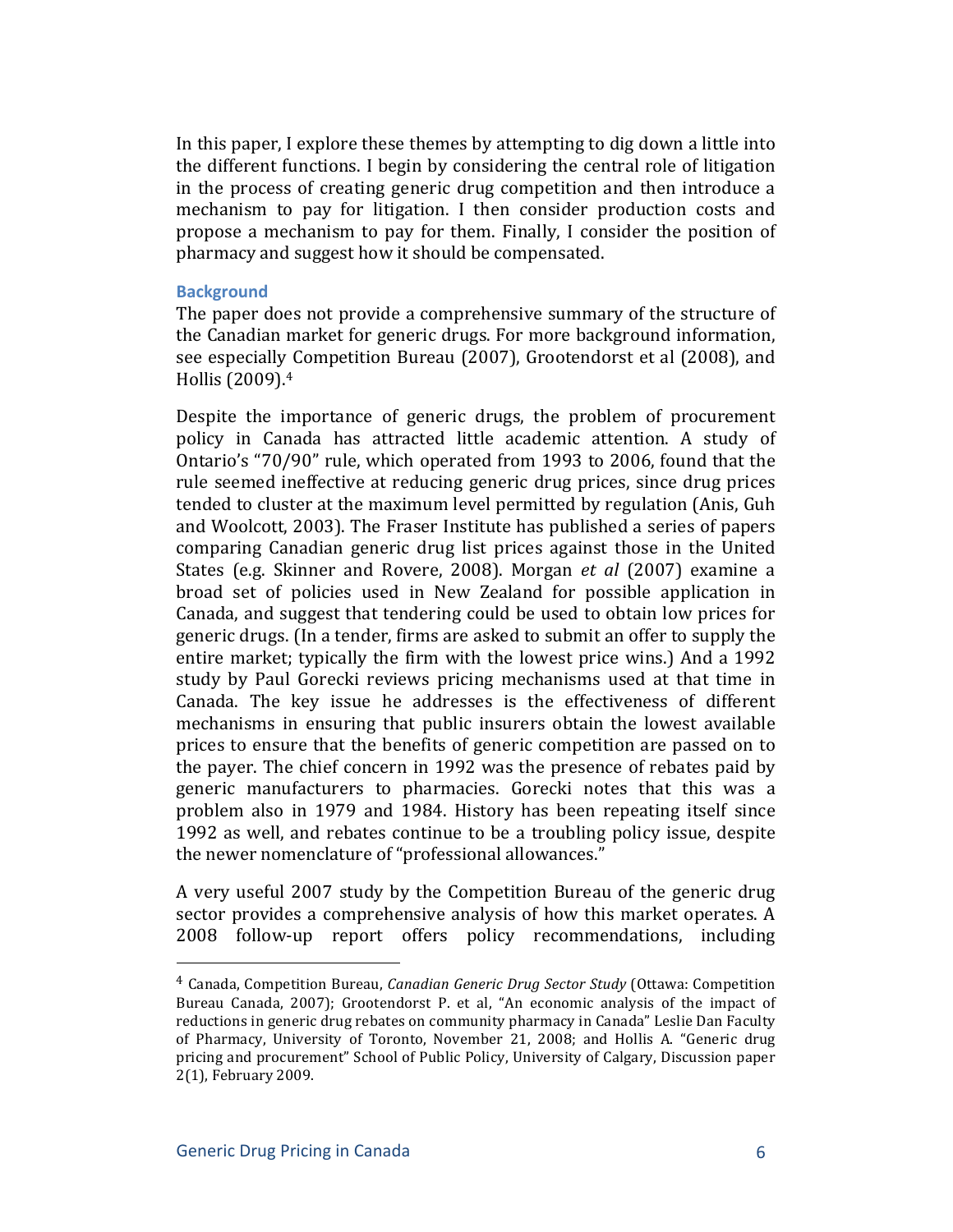suggestions for private payers to seek lower prices by negotiating for discounts with networks of preferred pharmacies. The report suggests that public plans should coordinate across provinces and that there should be limits on the ability of pharmacies to capture profits through rebates.

Grootendorst *et al* (2008) explore the importance of rebates to the pharmacy business, as well as the reasons for the existence of rebates.

One complication of drug markets is that there are three types of payers in each province: the provincial government, employers that provide insurance, $8$  and patients. Ultimately, however, it should be recognized that all these payers are the same people; employees tend also to be taxpayers, and they often make co-payments for the drugs that are insured by their employers or by the province. In effect, drug insurance for employees is just a cost of employing a person, much like a wage, so higher drug insurance costs are simply reflected in some combination of lower wages and fewer employees. While it is possible in principle to shift the burden of payments from the province to employers, this move would really only shift the way that individuals pay for drug insurance. Thus, in this paper, I use the word "payer" to refer to the person or insurer that ultimately pays for drugs. Where I refer to prices paid by the public insurer  $-$  such as British Columbia's PharmaCare or the Alberta Health Care Insurance Plan — or by a private insurer, I mean the price charged, some of which might be paid directly by the patient as a co-payment. Thus, high prices for the public payer create high costs for taxpayers and high co-payments for patients.!

# **2. The key role of litigation and its costs**

One of the striking, and underappreciated, aspects of generic drug markets in Canada is the extent to which the system has made litigation central to the timing of generic entry for most important drugs. The core of the problem is that the Patent Medicines (Notice of Compliance) (PM(NOC)) regulations make it necessary for generic firms to address all patents for a branded product remaining on the Health Canada Patent Register before they can enter the market.<sup>5</sup> To address a patent, the generic firm must submit a "Notice of Allegation" explaining why it believes either that it will not infringe any of the patents on the register or that the remaining patents

 $8$  The federal government also provides drug insurance for certain groups such as First Nations peoples and veterans.

 $5$  This is sometimes described as "linkage" regulations since regulatory approval is linked to patent status.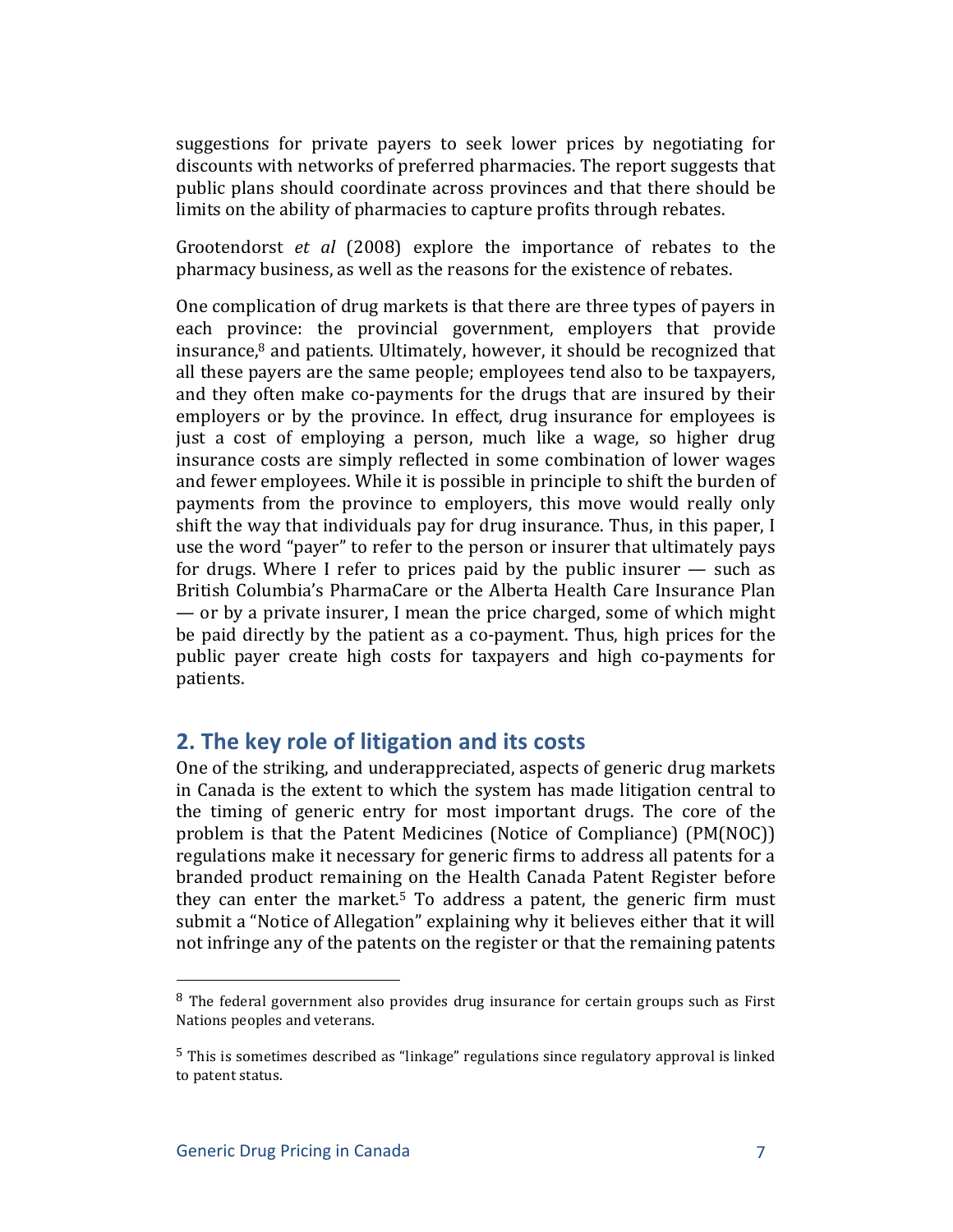are invalid. A Notice of Allegation may cost the generic firm in the range of \$200,000 to develop.<sup>6</sup> In turn, the patentee may object to this, resulting in litigation in court over the conflicting validity or infringement claims. Until a decision is made, or for at least 24 months, the generic is not permitted to enter the market.<sup>7</sup> In effect, pharmaceutical patentees benefit from an automatic interlocutory injunction to prevent competition; in every other field, a patentee would need to sue for infringement and then apply to the court for an interlocutory injunction.

The PM(NOC) process gives incentives for patentees to attempt to extend their exclusivity by registering all relevant patents, including those that are likely to be found invalid or not infringed if challenged. The time that it takes litigation to proceed can extend the exclusivity period by months or years, which, for most important drugs, makes it worthwhile for the patentee to engage in the additional expense of litigation. At the same time, the additional expense and risk of litigation helps to deter generic firms from challenging patents that are likely to be found invalid or not infringed in court.

To help understand this problem, it is useful to work through a case study of an individual product, amlodipine. The case is not typical in terms of the legal arguments used, but it is typical in terms of the results: lengthy and expensive litigation was necessary to allow generic entry following a demonstration of invalidity of the remaining patent blocking entry.

#### **A Case Study**

Amlodipine (sold by Pfizer as Norvasc) is used to treat high blood pressure and the chest pain of angina. It is one of the top-selling drugs in Canada, as well as globally, with sales in Canada of over \$300m per year. The history of how this product was genericized is instructive, since it demonstrates clearly the critical role of the generic manufacturers in enabling generic competition.

Amlodipine was developed by scientists at Pfizer in the 1980s. The key patent on the drug was filed in Canada in 1986. Following additional work on the product to identify a particular molecular form, a further patent

 $6$  E.g. Pfizer v. Novopharm, 2010 FC 509, at 6. The substantial cost of developing a Notice of Allegation relates to the requirement to make a comprehensive argument demonstrating why the remaining patents are invalid or not infringed.

 $<sup>7</sup>$  Even when 24 months have passed, unless the generic has obtained a favourable</sup> decision on patent validity, it may be hesitant to enter, since if it enters "at risk" of patent infringement, the potential liability to the patentee is much larger than the possible earnings to the generic.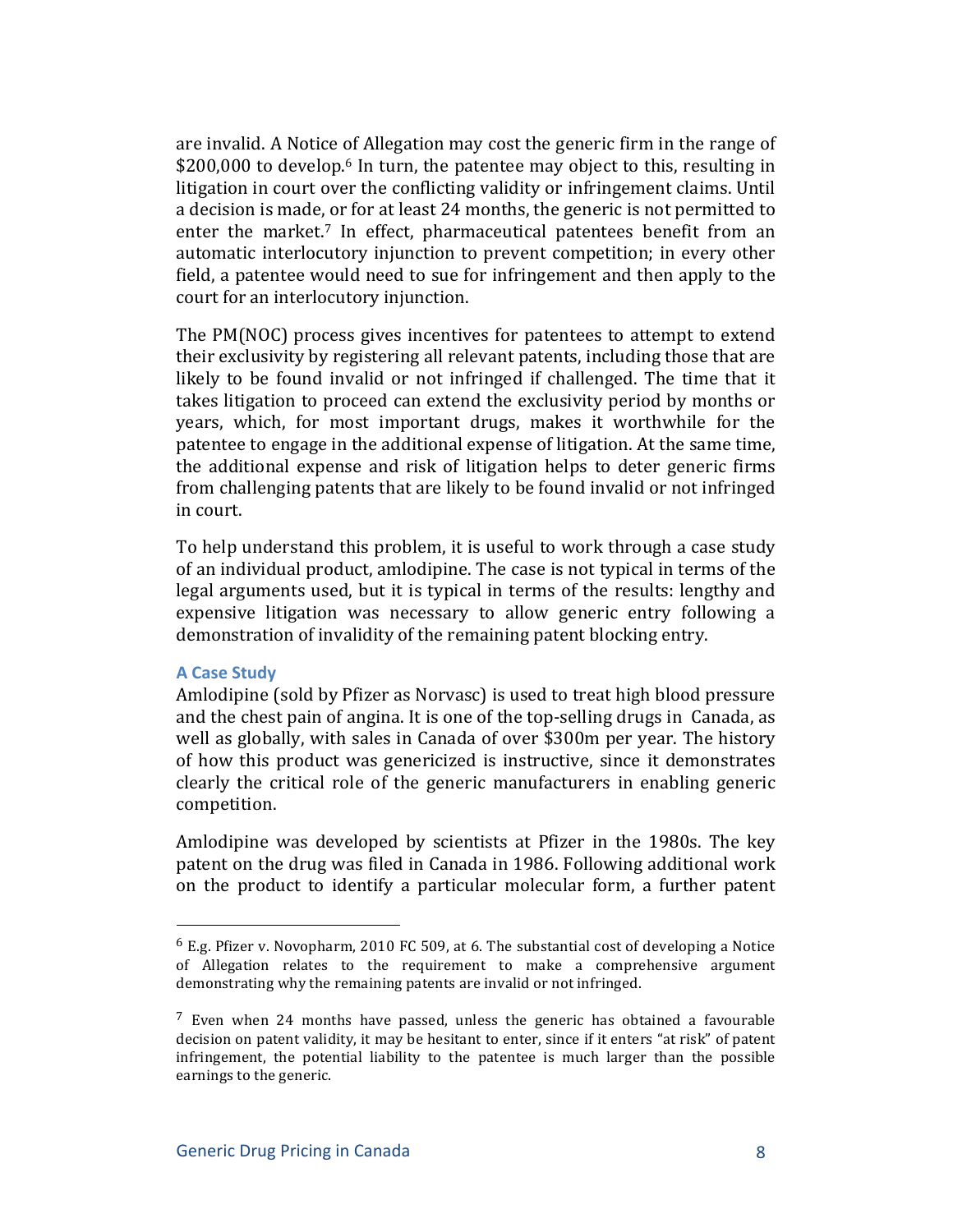$1,321,393$  was filed in 1990. This latter patent was a "selection" patent, claiming that the besylate salt of amlodipine had "a unique combination of good solubility, good stability, nonhygroscopicity and good processability which makes it outstandingly suitable ..." The product was successful in clinical trials and was ultimately developed into a medically valuable, "blockbuster" drug which obtained a Notice of Compliance for sale in Canada in 1992.

In 2004, several generic companies issued Notices of Allegation (NOAs). under the PM(NOC) regulations, alleging non-infringement and patent invalidity, and that the Pfizer patents were ineligible for listing on Health Canada's Patent Register. Pfizer responded by seeking an Order of Prohibition against all the companies. The generic companies had varying success at trial, but following appeals, all the claims of the generic companies were ultimately dismissed.

One company, ratiopharm, followed up the claims with new litigation based on Section 53 of the Patent Act, arguing that key claims of the Pfizer selection patent were "purposefully made for the purpose of misleading," and that the patent should therefore be invalidated or "impeached".

Justice Hughes took the rare "opportunity to look behind what is said in [the] patent and compare that with what actually happened and what was actually known to the inventors and others." [113] This opportunity was "rare" since the litigation was separate from the PM(NOC) regulations, which restrict the extent of investigation into the development of the patent. Justice Hughes concluded that the patent was obtained on the basis of misstatements that enabled Pfizer to give the impression that its claimed innovation was not obvious:

[199] The evidence has shown that the misstatements that are the subject of proper pleading were made, that they were misstatements and that they served to enhance the alleged uniqueness and outstanding characteristics of the besylate salt, which characteristics were not true. ...

[201] This effort in distancing oneself from the patent draft and placing blame on a trainee not very competent in chemical matters, who now cannot be found, has left this Court with the clear impression that Pfizer knew that there were problems with the patent as drafted. That being the case, Pfizer has taken no steps to do anything about it save to mount a vigorous defence to this action.8

 $8$  Ratiopharm Inc. v. Pfizer Limited (July 8, 2009) 2009 FC 711.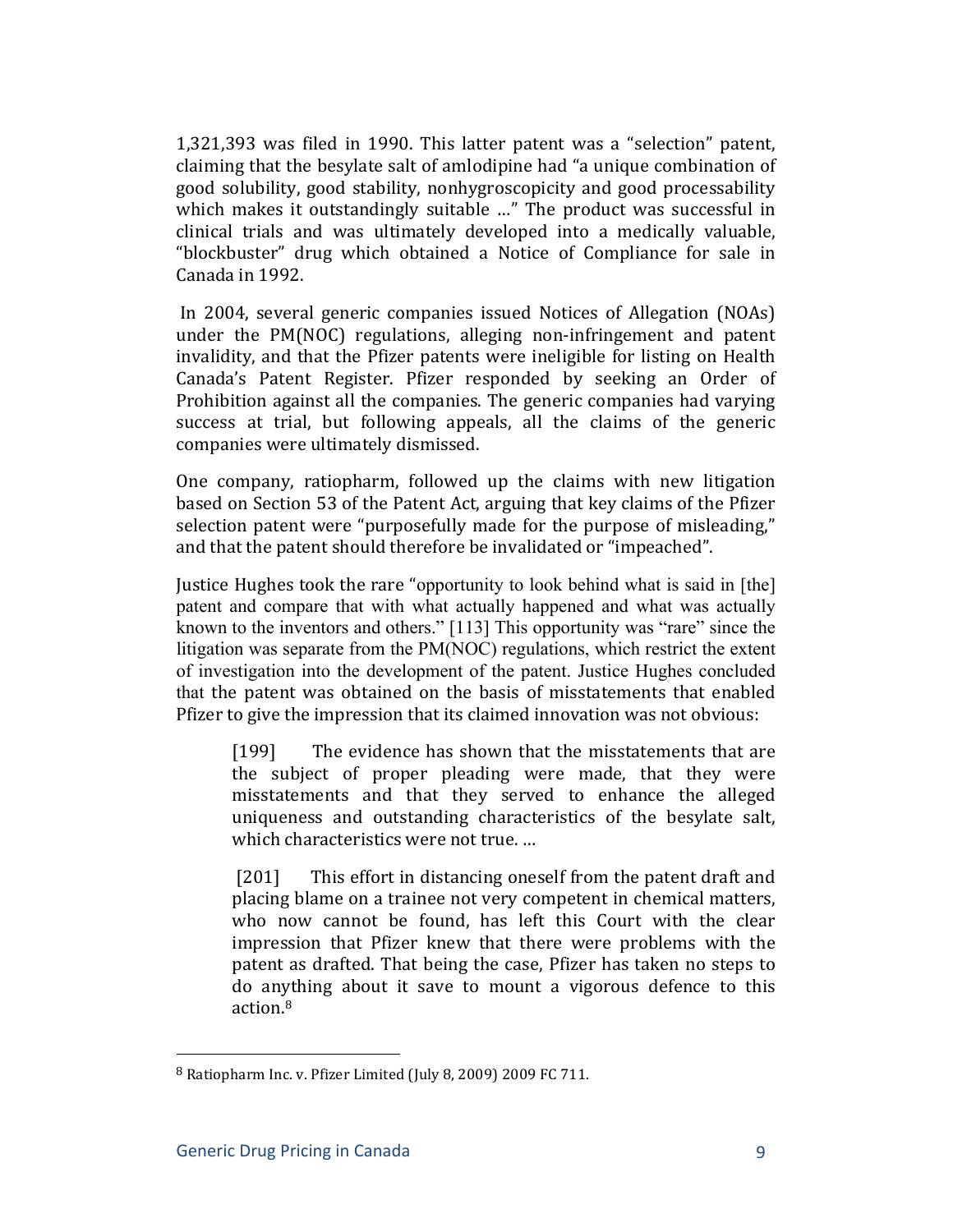The patent was subsequently impeached, and eight generic competitors immediately entered the market. Pfizer has appealed the decision.

This history of litigation over amlodipine is simply another case of brandgeneric litigation that is so common and often very confusing. However, there are some very important lessons to be learned from this case regarding drug markets in Canada.

#### **Litigation is costly**

The first point to make is that brand-generic litigation can be very costly. In a recent court decision, Justice Hughes summarizes the history of the patent dispute between Pfizer and ratiopharm:

- a. February 17, 2006: the Federal Court (von Finckenstein J.) in an NOC application between Pfizer, the Minister of Health and ratiopharm, T-1350-04, dismissed Pfizer's application for an Order of Prohibition, finding that ratiopharm's allegations as to invalidity of the '393 Patent were not shown by Pfizer to be not justified (2006 FC 220);
- b. June 9, 2006: the Federal Court of Appeal, A-75-06, allowed an appeal from the decision of von Finckenstein J. and issued an Order of Prohibition (2006 FCA 214);
- c. August 8, 2006: the Federal Court of Appeal dismissed ratiopharm's motion for reconsideration of its Judgment of June 9, 2006;
- d. February 1, 2007: the Supreme Court of Canada dismissed ratiopharm's application for leave to appeal from the Federal Court of Appeal's Judgment of June 9, 2006;
- e. *Iuly 8, 2009:* the Federal Court (Hughes J.) in an action for infringement of the '393 Patent brought by ratiopharm against Pfizer declared the '393 Patent to be invalid (2009 FC 711);
- f.  $\text{Iuly } 9,2009$ : Pfizer files a Notice of Appeal to the Federal Court of Appeal from the Federal Court Judgment of July 8, 2006. That appeal A-281-09 is currently waiting to be set down for hearing subject to the disposition of several motions:
- g. Also on July 9, 2009: ratiopharm received its Notice of Compliance, the Federal Court of Appeal Prohibition Order was considered to be no longer operative since the prohibition only lasted till the expiry of the '393 Patent and the Patent had been declared invalid on July 8, 2009;
- h. August 14, 2009: ratiopharm filed a Notice of Motion in the present proceedings seeking to set aside the Order of the Federal Court of Appeal dated June 9, 2006 and to dismiss this application;
- i. October 9, 2009: Pfizer filed a Notice of Motion to quash or adjourn ratiopharm's motion pending the determination of the appeal in A-284-09.

(Pfizer v. Minister of Health, 2009 FC1165, at 3)

What is very apparent is that the regulations are extraordinarily complex, (or according to Justice Hughes, "Byzantine") and this naturally leads to extraordinary legal expense. In the amlodipine case, as in many others, there were two rounds of major litigation in addition to a series of appeals.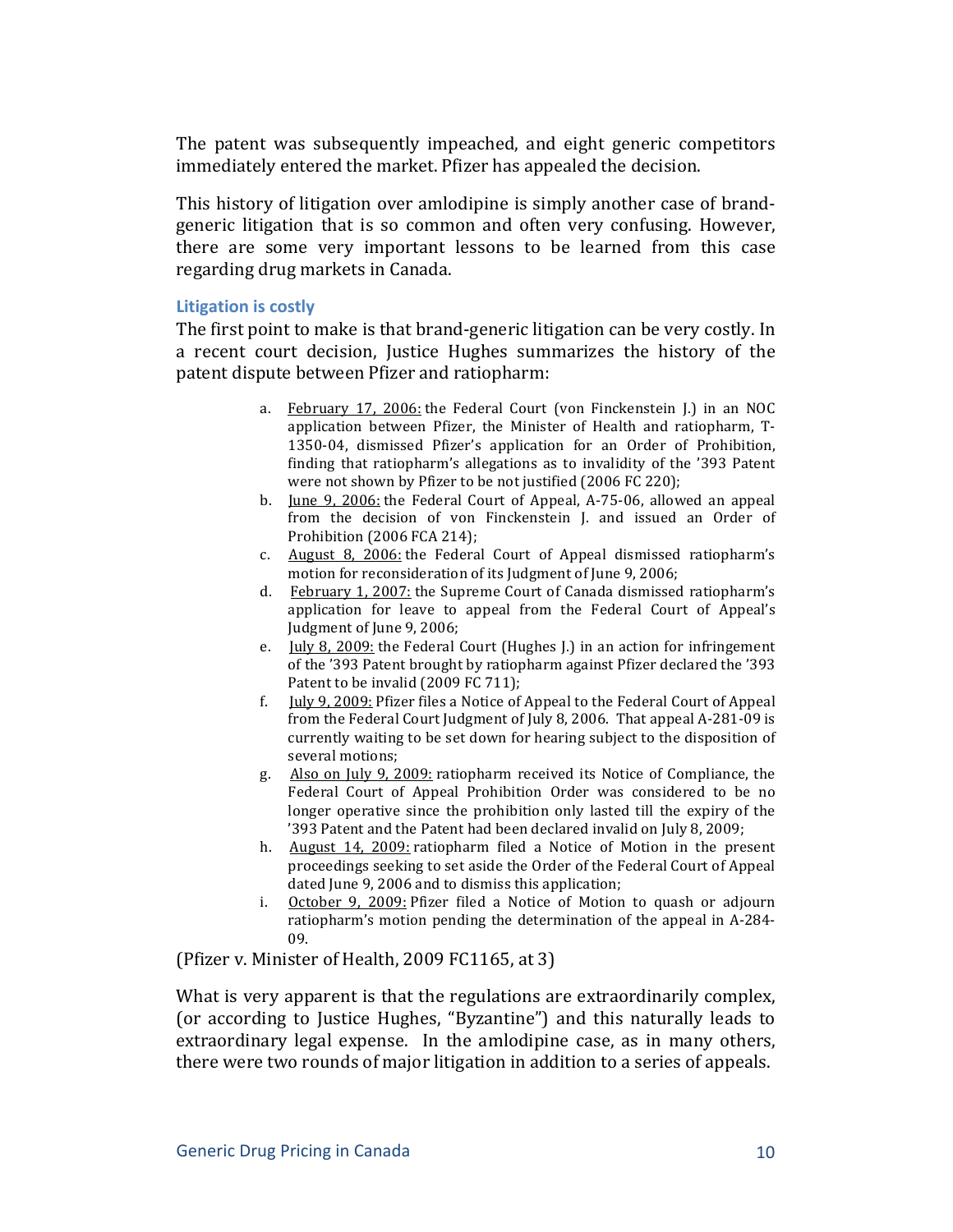ratiopharm made a substantial investment in litigation – approximately \$5m<sup>9</sup>. The court cases started in 2004, and have proceeded over a course of six years, with literally hundreds of hours of testimony and argumentation in court. While ratiopharm may have received partial compensation from Pfizer for some of its expenses, these costs assessed in court would have been only a fraction of ratiopharm's total legal bill – approximately 10%. At all times, ratiopharm faced a real risk that it could lose the case. Indeed, there is still an appeal in the works. ratiopharm's expenditure was thus undertaken with considerable risk. Assuming, for example, that there is a 10% chance of ratiopharm losing on appeal, the company would need to be compensated with over \$10m in profits to make its investment profitable on an expected basis.<sup>10</sup>

#### There are strong incentives to extend patent exclusivity

The incentives for patentees to use the system to extend their period of exclusivity are very strong. Norvasc sales in Canada in 2009 were about \$340m, and the costs of production of this product are only a tiny fraction of this figure. The '393 patent that was impeached by Justice Hughes would have expired in 2010, which would have effectively extended Pfizer's exclusivity period from 2006. Had it not been impeached, patent exclusivity of the product would have earned Pfizer roughly \$1.2bn. It is important to understand that these earnings in Canada are based on an innovation that, according to the court, was obvious and lacked utility, and a patent that was obtained through intentional misstatements. While there were some patenting costs, and undoubtedly substantial legal fees paid by Pfizer in conducting what Justice Hughes characterized as "a vigorous" defence", the total costs to Pfizer of the patent and associated litigation would likely have been over \$10m, but far, far less than Pfizer's gains from the patent.

In these circumstances, it should be clear that it will be natural, and even inevitable, for patentees to attempt to extend their exclusivity period for important drugs by filing as many patent applications as possible and then

 $9$  Telephone interview with Dr Kane Denike of ratiopharm, April 23 2010.

 $10$  If ratiopharm loses on appeal, Pfizer will seek damages for all sales made by ratiopharm. Assuming that ratiopharm sells approximately \$40m of amlodipine at generic prices in a year, ratiopharm will face a damages claim for at least \$80m of lost Norvasc sales, or perhaps \$70m in lost profits to Pfizer, on a rough estimate. Thus, ratiopharm needs to earn profits during this year equal to its incurred litigation expenditures and probability-weighted infringement liability of \$70m. Call  $\pi$  the probability that ratiopharm loses on appeal. Then it needs to earn profits of at least  $\$5m$  + ( $\pi \times \$70m$ ). For example, if ratiopharm faces a 10% chance of losing on appeal, it will need to earn at least \$12m in profits during the year.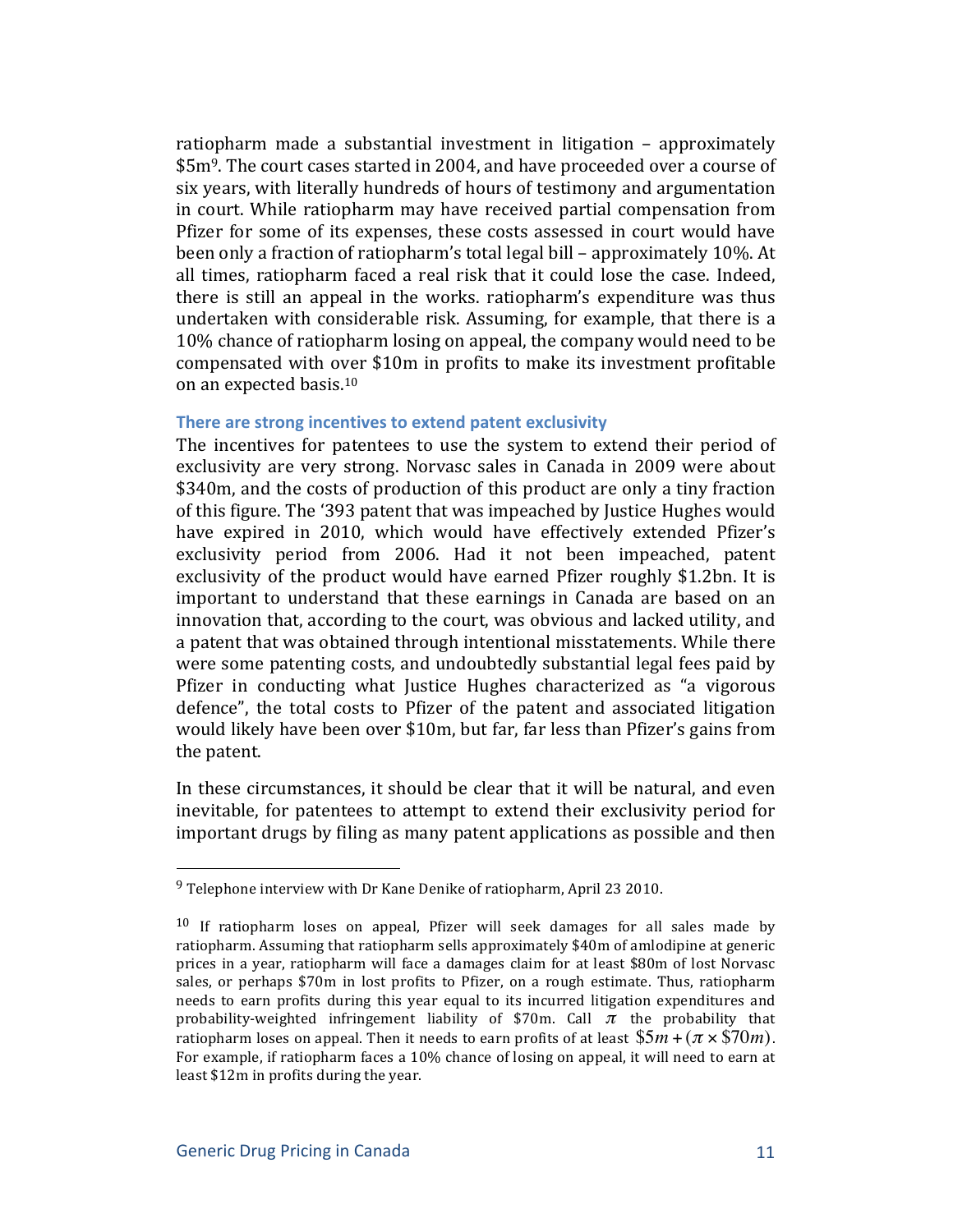defending them vigorously. This means that exclusivity periods will last longer than is necessary if no one is motivated to attack patents that are likely to be found invalid or not infringed in court. In the case of amlodipine, the end of the exclusivity period was delayed from 2006 to 2009 through the use of the '393 patent.

Indeed, it is common for a drug to be protected by multiple patents expiring at different times. On one hand, this may reflect the multiple patentable technologies may be employed in the development and manufacturing of a new drug. On the other hand, it is clear that, for most high-revenue drug products, generic entry does not arrive upon the *expiry* of the last patent, but upon a court finding that the remaining patents on the product are either invalid or not infringed. For drugs with smaller sales, it is more common to observe patent expiry as the precursor to generic entry – but it is difficult to know whether this is because there is less incentive to engage in defensive patenting, or less incentive for generic firms to challenge weak patents when the potential gains are small.

In other circumstances, patentees maximize patents' strategic capabilities. For example, Janssen Ortho developed galantamine as a treatment for Alzheimers. Several generic drug companies filed Notices of Allegation and Janssen commenced litigation to prohibit entry based on patent 2,310,950. At the same time, Janssen developed an extended release formulation of the product and transferred most patients to this formulation. Following this, the PM(NOC) cases were discontinued, and no decision was made on the merits. There are now several generic companies authorized to sell galantamine without any objection from Janssen but also without much of a market, since most of the market was transferred to the extended release product. However, when Mylan filed a Notice of Allegation for galantamine extended release, Janssen applied for a prohibition order on exactly the same patent as before.

#### The gains of litigation flow mainly to payers, not generics

When generic competition is enabled, there are typically substantial gains for payers. In the case of amlodipine, savings for payers will be approximately \$160m in the first year. However, payers do not contribute towards the costs of patent litigation. If generic markets are competitive, generics will be unable to earn substantial profits from litigation, but payers will obtain substantial savings. However, the payers are relying on the generics, who are poorly motivated, to invest in litigation to show that patents are invalid or not infringed. In other words, there is a misalignment of the benefits and costs of litigation. The benefits of litigation flow to payers, and the costs – and the decision authority to litigate or not – remain with generic firms. On the brand side, the patentee bears the costs of investing in patents and litigating them, but also receives the benefits of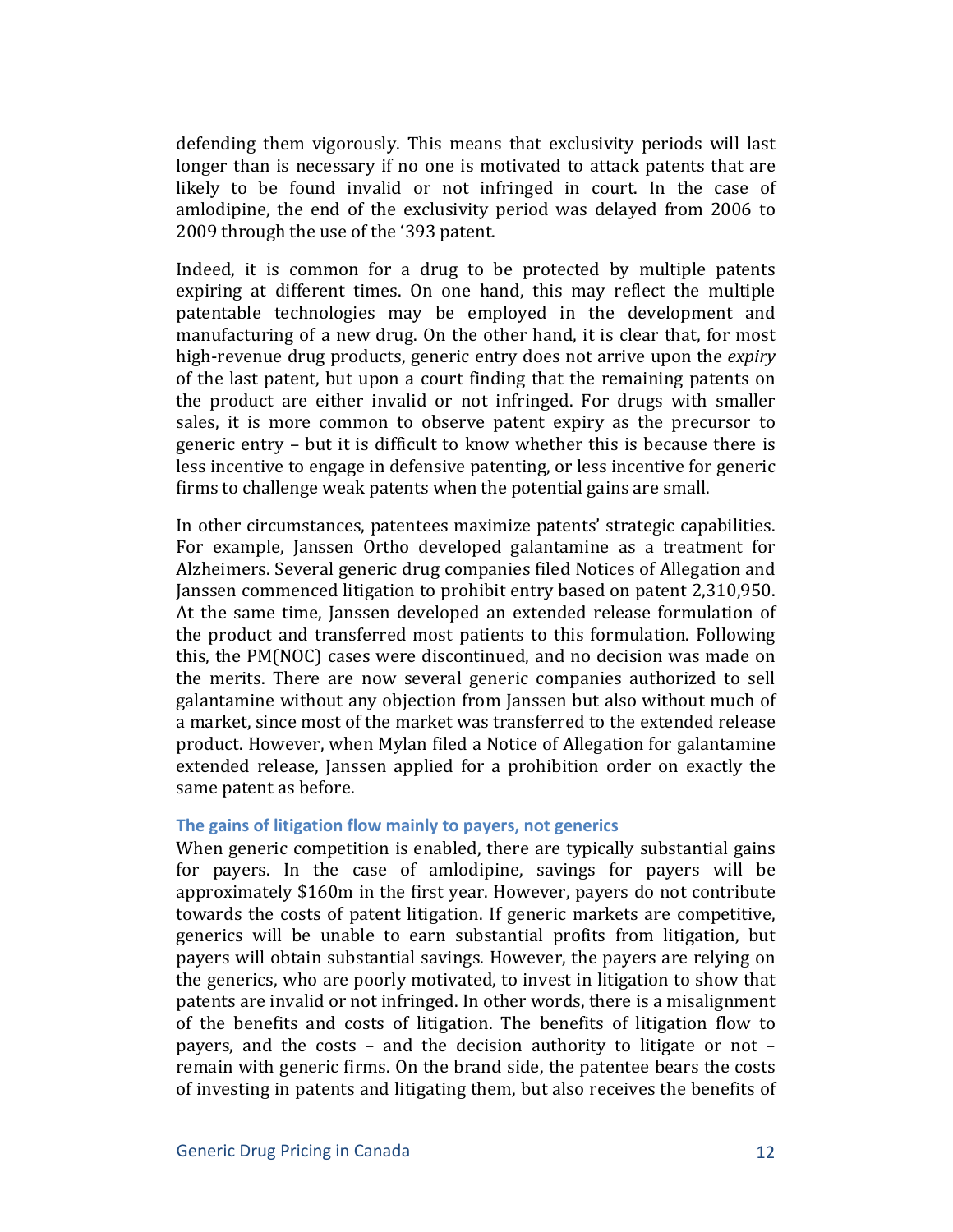these initiatives through the exclusivity rights conferred by the patent if successfully maintained.

It is obvious that when costs and benefits of decisions are poorly allocated across parties, optimal decisions will not be made. In general, competitive markets are characterized by a similar problem in the allocation of benefits and costs from the entry of a competitor, but for reasons unique to the pharmaceutical industry, this misalignment of benefits and costs is likely to be particularly severe in the case of generic drugs.

We can organize this idea by considering two dimensions: first, the intensity of competition between firms (or the extent to which the firms' products are good substitutes) and second, the extent to which there is a reduction in the entry costs of subsequent firms from the entry of the first competitor.

When firms sell good substitutes, the similarity of the products tends to increase the competitiveness of the market and to drive prices down towards marginal cost. (In a Bertrand model of differentiated products, the less the differentiation, the lower the prices.) It is evident that generic drugs are completely undifferentiated in their characteristics, which means that they must compete only on price, leading typically to low mark-ups over the cost of production. Consider a situation with one firm that offers a product at a high price. If a second firm enters with an undifferentiated product, in the extreme the two firms will compete with prices equal to marginal cost. (This is an example of the homogeneous goods Bertrand model, which leads to pricing at marginal cost.) In this case, all the benefits of entry accrue to consumers, and none to the entrant.

Perfect substitutability, however, need not imply perfect competition: competition also depends on the number of competitors. With only one firm in the market, prices will be set at the monopoly level. If entry is costless, then we can expect more firms to enter the market, which results in a market approaching perfect competition. However, if entry is costly, entrants will decide not to enter if they anticipate prices falling to near marginal cost. In generic drug markets, the first generic entrant, by demonstrating patent invalidity, typically paves the way for all subsequent generics.11

<sup>&</sup>lt;sup>11</sup> Novopharm (Teva) recently applied to reduce the extent to which other firms could freeride on its Notice of Allegation, by having the Notice made confidential. Novopharm stated its argument: "If Novopharm's generic competitors are allowed to free-ride on Novopharm's investment and are able to again market access at the same time or shortly after Novopharm, then Novopharm would forever lose the opportunity to benefit from being the first or one of the first generics in the generic pregabalin market in terms of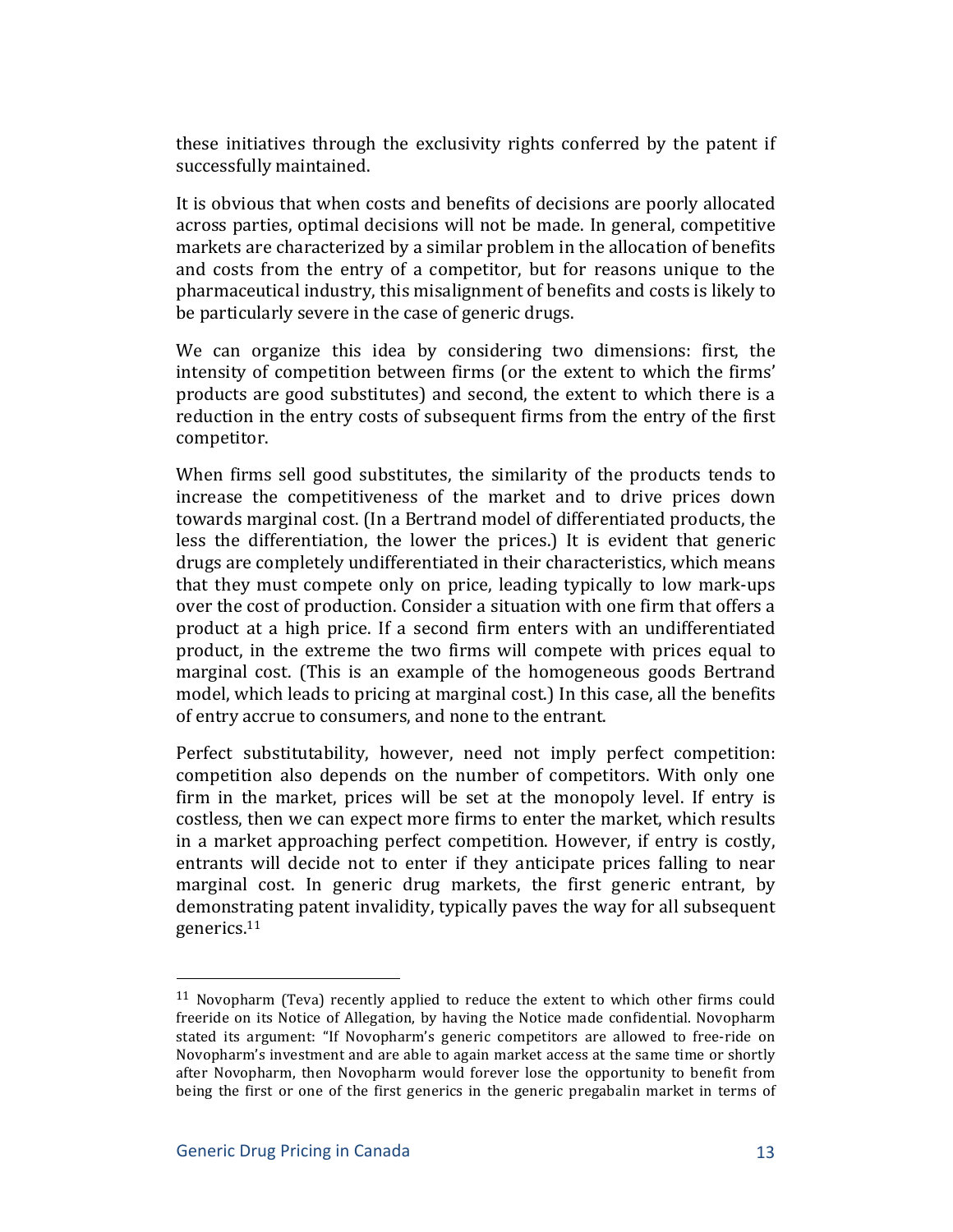Thus, generic drug markets are extreme in two dimensions: the products are perfect substitutes, and the benefit of investment of one firm in the fixed cost of litigation spills over completely to other firms.

In the case of amlodipine, some eight generic firms entered the market immediately following Justice Hughes' decision to impeach the patent, but only ratiopharm bore the cost of litigation. Thus, ratiopharm ended up in a highly competitive environment after investing millions of dollars in litigation. ratiopharm had costs \$5m out of pocket, and higher after adjusting for the cost of capital.<sup>12</sup> Thus ratiopharm needs to make roughly \$10m more than it would have had it relied on another firm to eliminate the '393 patent or waited for the patent to expire.

It is unlikely that ratiopharm's profits will compensate for these costs. The '393 patent was impeached approximately one year before it would have expired. ratiopharm will earn revenues of approximately \$40m on amlodipine during this year, according to data from IMS Health Canada. To determine profits, we must deduct costs of production, marketing, and the payment of rebates and professional allowances. Twelve generic firms currently compete in the market for this product, so it unlikely that ratiopharm can earn a margin of more than  $10\%$  of the price of the product. Thus, its profits are likely to be less than \$4m during the year, which is insufficient to even cover the costs of litigation.

The speedy entry of many generics into the market for amlodipine is not unusual for a molecule with substantial sales volume. Indeed, the patentee will typically have licensed an "authorized generic" that will enter the market at the same time as the first independent generic. In addition, the patentee will often have settled litigation with other generics by offering them an inducement of ceasing any objection to their entry into the market

!!!!!!!!!!!!!!!!!!!!!!!!!!!!!!!!!!!!!!!!!!!!!!!!!!!!!!!!!!!!!!!!!!!!!!!!!!!!!!!!!!!!!!!!!!!!!!!!!!!!!!!!!!!!!!!!!!!!!!!!!!!!!!!!!!!!!!!!!!!!!!!!!!

market share, after having incurred substantial cost to do so. Novopharm's competitors would profit from having access to the Novopharm NOA by gaining earlier and less expensive market entry, to Novopharm's direct detriment." Pfizer v. Novopharm, 2010 FC 409, at 12. The prothonotary declined to allow confidentiality.

<sup>&</sup>lt;sup>12</sup> Systematic information on litigation costs faced by generic firms is unavailable. However, reports indicate that similar challenges in the United States can cost US\$20 million; see Sapna Dogra, "The Para IV Charm Continues" (Mumbai, India: Express Pharma,  $1-15$  August  $2006$ ; accessed online  $(20/06/08)$  at http://www.expresspharmaonline.com/20060815/market11.shtml. The Competition Bureau notes: "Legal costs for the first generic to challenge were said to be commonly in excess of \$1 million and potentially much higher in complicated cases. However, the costs for subsequent generic manufacturers, for the same reference product, can be as low as a few thousand dollars when [Notices of Allegation] are no longer being challenged" (Canada, Competition Bureau, Canadian Generic Drug Sector Study, p. 14).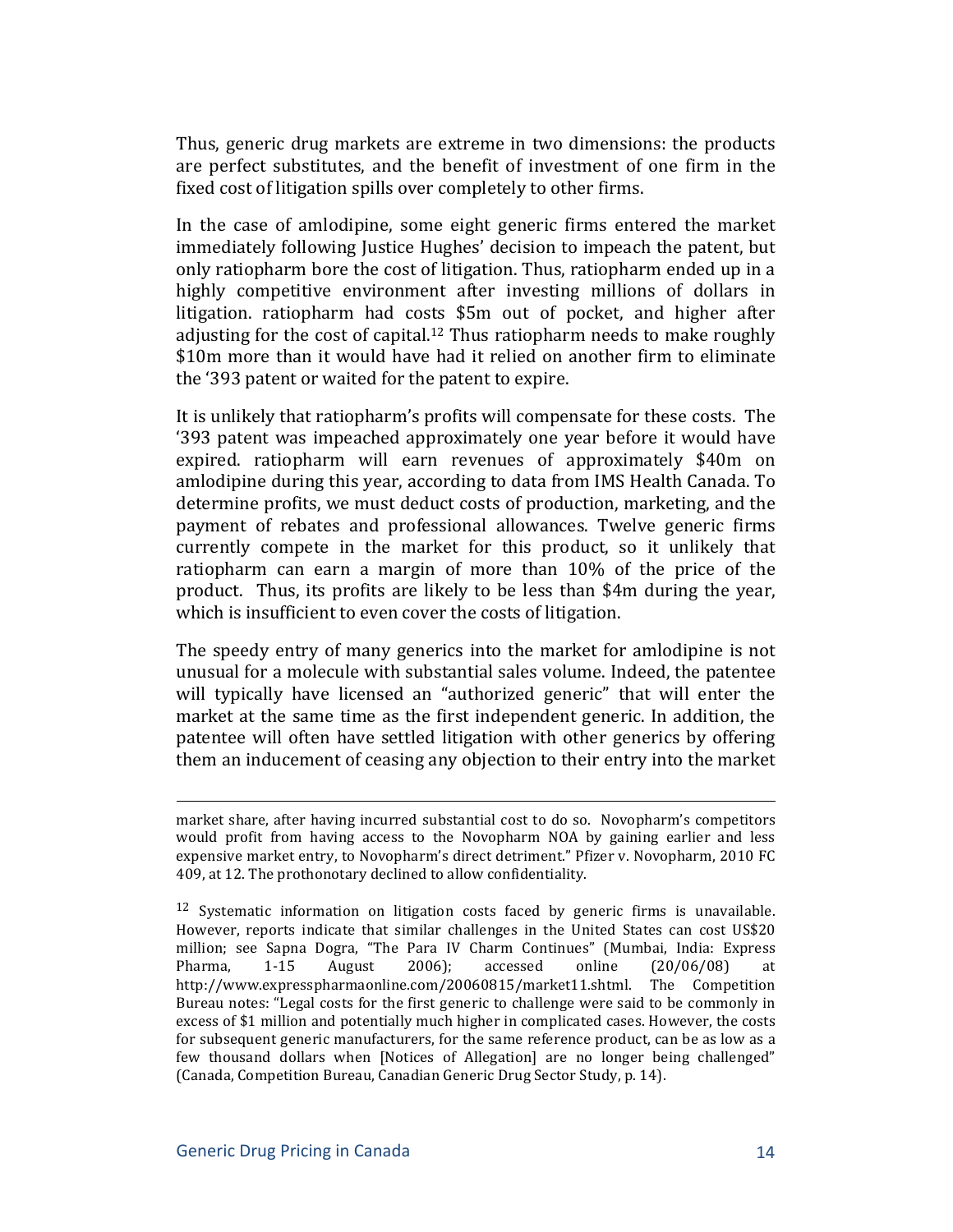as soon as another generic has entered the market. In effect, this is like a "poison pill" for any generic that litigates. There may be several generic firms poised to enter simultaneously based on the success of the firm in litigation.

There is yet an additional obstacle to generic entry: patent infringement actions. The PM(NOC) decisions are not determinative of whether a patent is being infringed. For example, a generic firm may be successful in addressing a patent under the PM(NOC) regulations, resulting in a finding that the patent is invalid and that the generic can enter and compete. As soon as the generic actually enters the market, however, it faces a patent suit, in which the patentee has another chance to assert the validity of the patent. In effect, this is a double jeopardy situation. The risk of losing in a patent infringement action is particularly significant for generic firms, since they face the possibility of paying damages to the patentee equal to the patentee's lost monopoly profits, and are earning much thinner margins on their own sales. Thus, the generic might face damages equal to ten or twenty times the margin earned on each unit sold.

Not only are payers generally unwilling to contribute to the costs of generic litigation, but in some cases they create an environment that penalizes the generic litigant. For example, Saskatchewan elected to use a tender process ("Standing Offer Contract") to determine the sole supplier of amlodipine to all pharmacies in the province following generic entry. The winner of this contract was GenMed, a subsidiary of Pfizer, which apparently offered to supply amlodipine at the lowest price. The result, of course, is that although ratiopharm invested a substantial amount to *enable* generic competition, and although Pfizer invested a substantial amount to *prevent* generic competition (and on the basis of a patent obtained through intentional misstatements), ratiopharm will earn no revenues in Saskatchewan. Pfizer has enjoyed several years of charging monopoly prices because of that patent. Not surprisingly, the Saskatchewan tendering process allows no scope for rewarding procompetitive behaviour, or penalizing anti-competitive behaviour, but the system has created perverse incentives to invest in patents that will extend exclusivity, even if it is likely or indeed certain that the patents will ultimately be found invalid.

This leaves the question of why ratiopharm invested in litigation, and whether it would do so again under similar circumstances. One theory is that generic firms earn such substantial margins, despite the presence of competition, that ratiopharm was able to cover its costs through the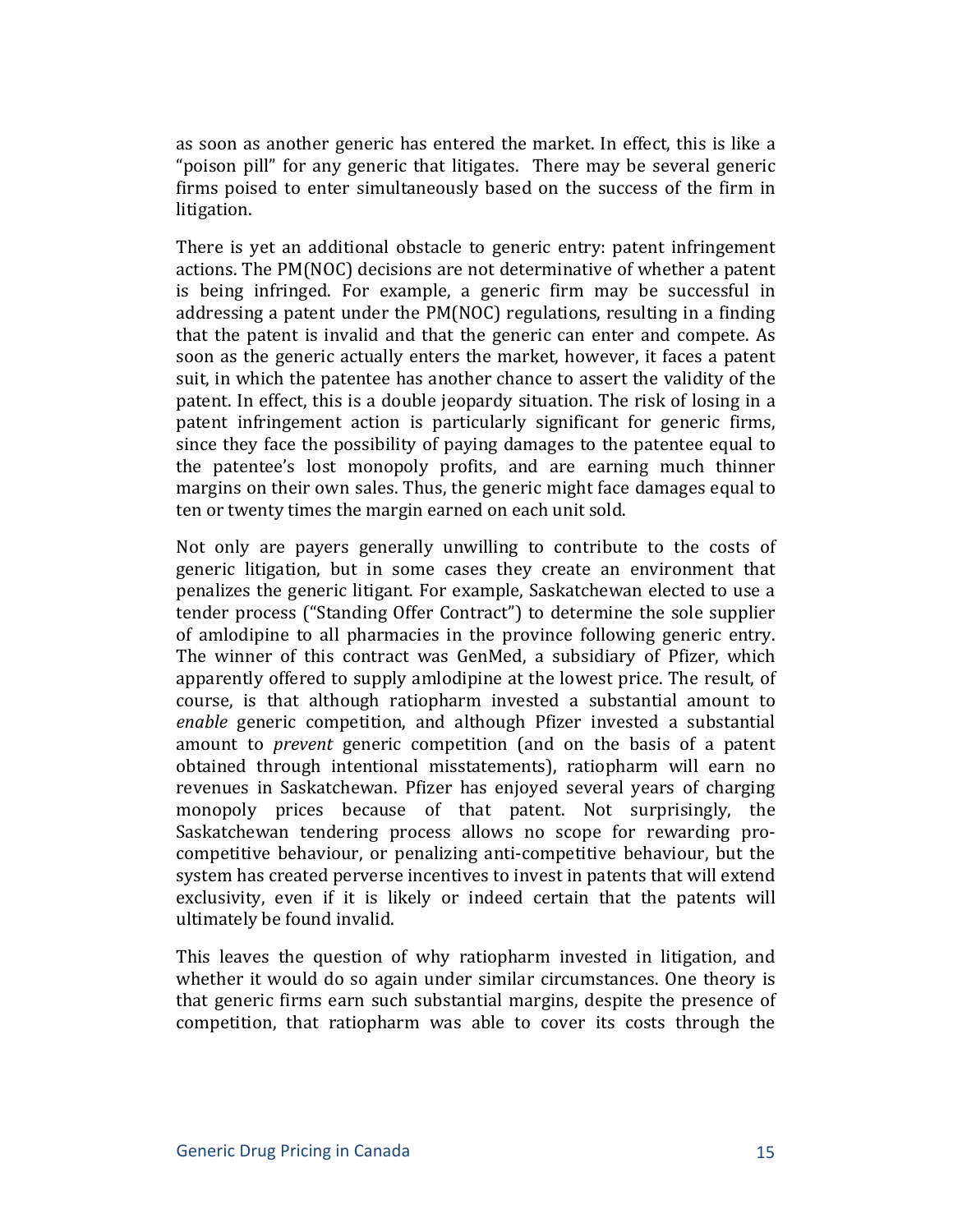increase in profits.<sup>13</sup> A second possibility is that ratiopharm anticipated success in claiming for damages under Section  $8$  of the PM(NOC) regulations. This point is discussed below. A third possibility is that ratiopharm incorrectly expected much quicker success in litigation. A fourth, though more unlikely, possibility is that the generic firms cooperatively challenge weak patents, and effectively take turns to bear the expense of litigation. What is clear is that these explanations are a slender thread on which to base policy encouraging bad patents to be challenged by generic companies.

#### **The reliance on generic litigation**

If amlodipine were an unusual case, it would be of limited interest. However, as that case shows, the gains from using the patent system to extend exclusivity are extremely large. If a patent can be used to extend exclusivity on a drug that sells the same volume as amlodipine, the extra revenues for the patentee can be about  $$1m$  per day. Thus, we find that most important drugs have multiple patents with different expiry dates.<sup>14</sup> The later-expiring patents are typically relatively weak, and a trial may demonstrate that they fail to disclose an innovation that is actually nonobvious. This is demonstrated by the following Table.

 $13$  One concern here is that the amlodipine litigation was initiated before Ontario's 2006 reforms reducing generic pricing, and that we can expect reduced generic willingness to invest in litigation in the future.

 $14$  The Therapeutic Products Directorate Statistical Report 2008 shows that there were approximately 1.8 patents per medicine on the patent register. For about half the products, there is only one patent listed. However, for 126 products, there were 3 or more patents listed. 26 products had 6 or more patents listed. One product had 22 patents listed. Available at http://www.hc-sc.gc.ca/dhpmps/alt\_formats/pdf/prodpharma/applicD

demande/docs/patmedbrev/patmrep\_mbrevrap\_2008-eng.pdf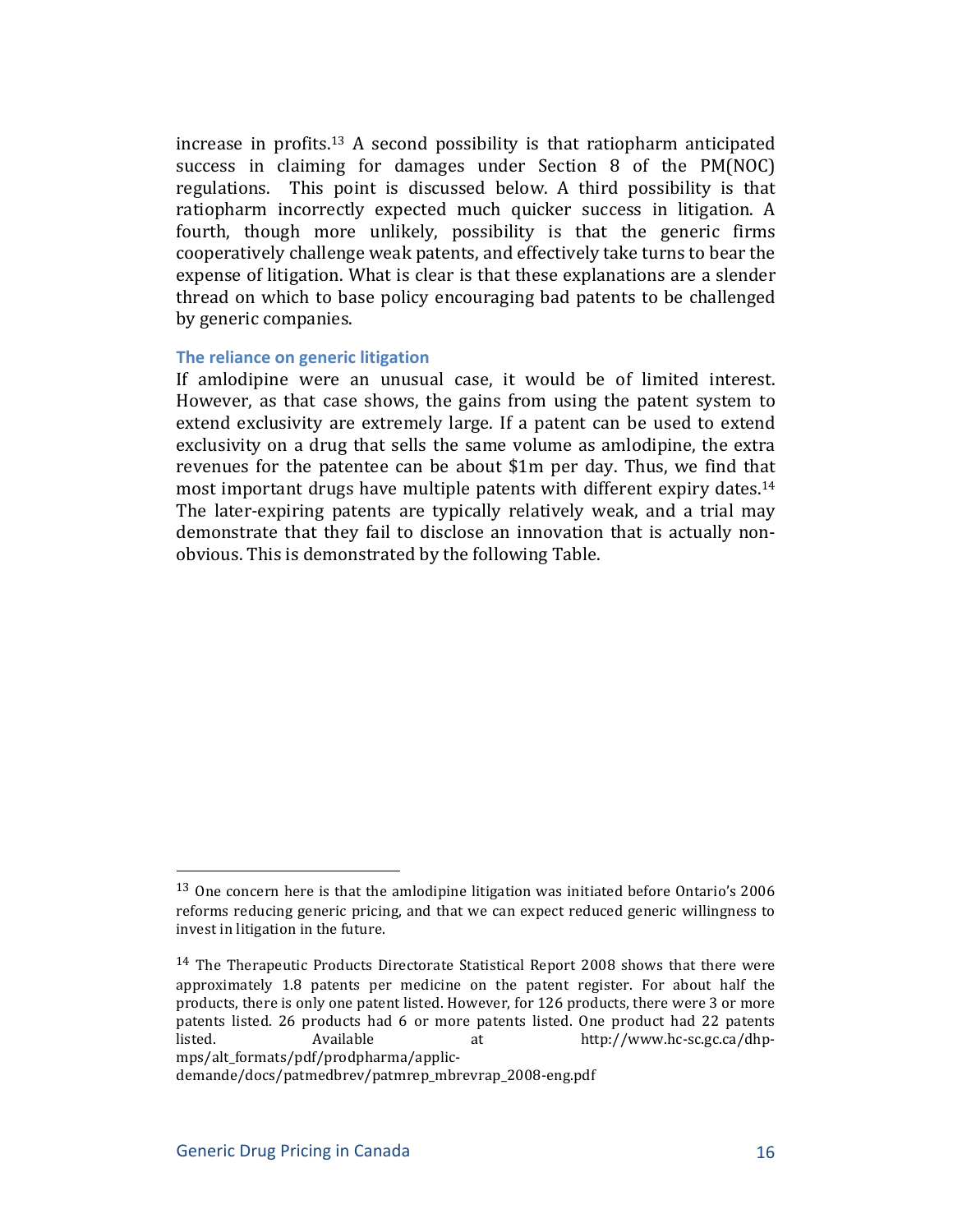#### Table 1

#### The impact of litigation on payer costs

| Drug           | <b>ODB</b><br>Predicted<br>Patent-Off<br>Date (FY) | Patent<br>Register<br>Expiry<br>(FY) | <b>ODB</b><br>spend<br>$$m p.a.$ ) | <b>ODB</b><br>savings<br>$(\text{m})$ | National<br>savings<br>$(\text{m})$ |
|----------------|----------------------------------------------------|--------------------------------------|------------------------------------|---------------------------------------|-------------------------------------|
| Prevacid       | 2010                                               | 2014                                 | 63.1                               | 126                                   | 326                                 |
| Caduet         | 2011                                               | 2023                                 | 14.6                               | 88                                    | 205                                 |
| Lipitor        | 2011                                               | 2023                                 | 354.0                              | 2,124                                 | 7,497                               |
| <b>Norvasc</b> | 2011                                               | 2015                                 | 166.3                              | 333                                   | 700                                 |
| Hyzaar         | 2012                                               | 2014                                 | 6.2                                | 6                                     | 45                                  |
| Singulair      | 2012                                               | 2015                                 | 1.2                                | $\overline{2}$                        | 121                                 |
| Crestor        | 2013                                               | 2021                                 | 107.4                              | 430                                   | 2,087                               |
| Plavix         | 2013                                               | 2020                                 | 56.3                               | 197                                   | 949                                 |
| Prograf        | 2013                                               | 2014                                 | 9.2                                | 4.6                                   | 27                                  |
| Aricept        | 2014                                               | 2018                                 | 67.3                               | 135                                   | 245                                 |
| Celebrex       | 2014                                               | 2018                                 | 29.3                               | 59                                    | 285                                 |
| Wellbutrin     | 2014                                               | 2015                                 | 2.4                                | $\mathbf{1}$                          | 16                                  |
| <b>Total</b>   |                                                    |                                      |                                    | 3,504                                 | 12,503                              |

The table shows most of the high-revenue small-molecule drugs expected to face generic competition over the next few years. The second column is drawn from a presentation made by the Ontario Ministry of Health and Long-Term Care in the summer of 2009, and shows the date according to which the Ministry expected generic competition to arrive.<sup>15</sup> The third

 $15$  Delivering world class value for money in provincial drug system: A Case for Change, Ron Sapsford, Deputy Minister, Ministry of Health and Long-Term Care, July 2009. Available at the state of the state of the state of the state of the state of the state of the state of the state of the state of the state of the state of the state of the state of the state of the state of the state of t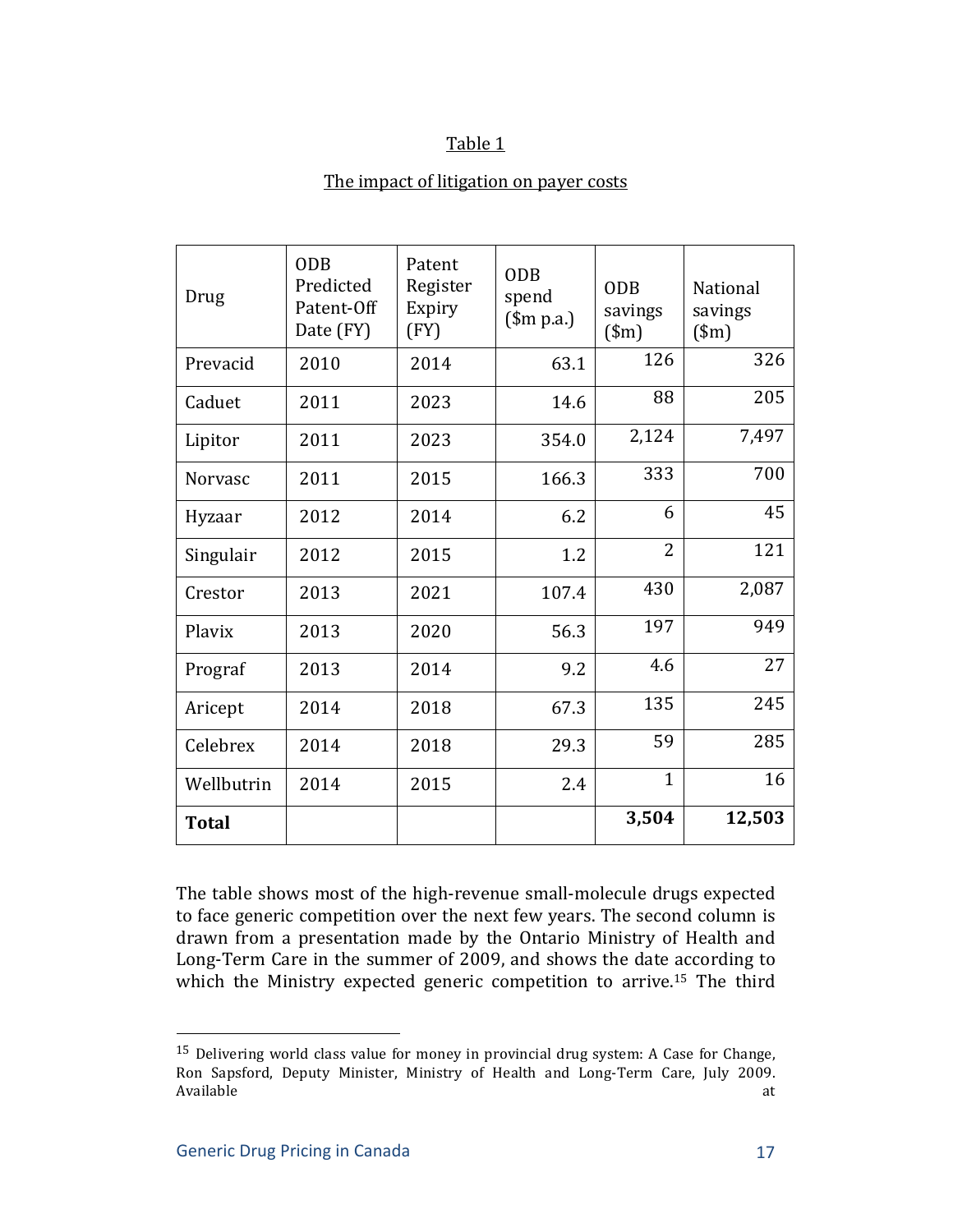column shows the date at which the last remaining patent listed on the Health Canada Patent Register was due to expire. In the absence of generic litigation, this indicates the earliest date possible for generic competition. The fourth column shows the total annual expenditures made by the Ontario Public Drug Program (OPDP) for each product. The fifth column shows a rough estimate of the savings to the OPDP due to generic entry before expiry of the last patent listed in the Patent Register.<sup>16</sup> The last column shows the savings from this at a national level based on IMS Health Canada data.

The savings enabled by generic litigation are quite large. For example, the Ontario Ministry of Health recently announced that its reforms to generic drug pricing would save approximately  $$500m$  annually.<sup>17</sup> As Table 1 shows, the amount saved by just the OPDP is roughly \$300m per year from anticipated generic litigation only on those drugs listed above over the next 13 years. If we were to consider savings to private payers, this practice could double the savings to Ontario. At a national level, the total savings *attributable+ to+ generic+ litigation+ on+ the+ products+ listed+ in+ this+ table+ only+ exceed+\$12bn.+*

This list excludes drugs that had already been genericized because of litigation, and which would otherwise be priced much higher currently, such as olanzapine (Zyprexa). It also omits other products that generics are currently litigating, such as galantamine ER, escitalopram, irbesartan, oxycodone, dorzolamide, and anastrozole. The list also does not account for savings that would have been achieved if patents ultimately found invalid had never been filed at all.

There are two considerations that might help to minimize problems relating to these dysfunctional incentives to patent and litigate in Canada. First, a system of damages could reduce the benefits from gaming the patent system. Second, Canadian patents are part of an international system of patents, and international patent litigation could eliminate the necessity for litigation in Canada. However, as I discuss below, neither of

<sup>!!!!!!!!!!!!!!!!!!!!!!!!!!!!!!!!!!!!!!!!!!!!!!!!!!!!!!!!!!!!!!!!!!!!!!!!!!!!!!!!!!!!!!!!!!!!!!!!!!!!!!!!!!!!!!!!!!!!!!!!!!!!!!!!!!!!!!!!!!!!!!!!!!</sup> http://www.health.gov.on.ca/english/providers/program/drugs/resources/drug\_system \_renewal\_forum.pdf

<sup>&</sup>lt;sup>16</sup> Savings are calculated assuming that (a) the generic price is half the brand price; and (b) the period of savings is simply equal to the difference between the date at which the last registered patent expires on the patent register and the date on which the Ontario government anticipates generic entry.

<sup>&</sup>lt;sup>17</sup> Lee Greenberg, "Drug reform to save \$500M" Windsor Star, April 9, 2010.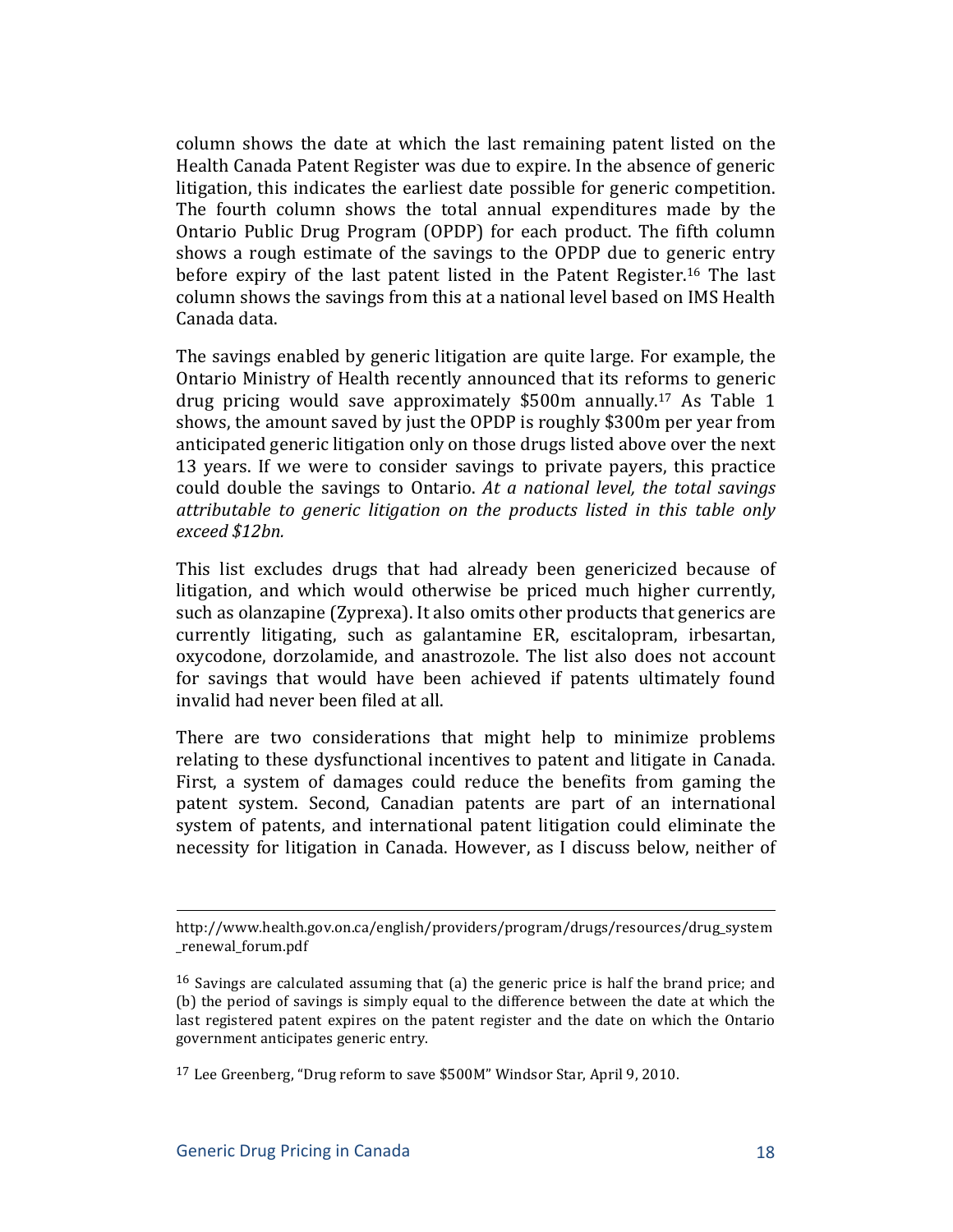these considerations fully addresses the problems created by the linkage regulations.

#### Does the prospect of damages help to incentivize generic litigation?

The  $PM(NOC)$  regulations allow for damages to be paid to a generic firm that has been kept out of a market unduly because of the application of the regulations on the basis of a patent that is ultimately shown invalid or not infringed. While the regulations have been in force for many vears, no payments have yet been made, and the first damages cases are only now being resolved. While in principle damages may appear to provide a solution, the amount of damages to be paid will not properly incentivize generic firms to invest in challenging patents, nor will it deter patentees from filing, registering, and litigating even patents that are certain to be found invalid. There are several reasons that damages are insufficient action towards these problems.

First, the regulations appear to offer the generic firm only its own lost profits for the period of injunction. If the generic market is highly competitive, the lost profits will be small for two reasons: (a) a competitive market with many manufacturers will allow very little scope for profits by generic firms, and (b) the effects of the injunction on the generic firm's position in the market following the injunction is not included in the damages calculation. Thus, the damages can contribute little to the expected profits of a generic firm that engages in litigation.

Second, the damages do little to deter patentees from attempting to extend exclusivity periods through registering even patents that they expect to be found invalid in court. This is again simply because the profits of a generic challenger by construction will be much smaller than the extra profits earned by extending the monopoly. Again, the more competitive is the generic market, the smaller are the profits of a single generic competitor, and the less substantial are any damages paid under Section 8 of the regulations.

In a typical bilateral setting, where A pays damages to B for harming  $B's$ property, it is appropriate to set the damages level equal to the damage actually suffered by B. The setting of generic drugs is different, however, because when  $B$  is harmed by being kept out of the market owing to  $A's$ invalid patent, *B* is not the only party harmed. Payers, who are chiefly the ones who suffer owing to monopoly prices, and other generics, who might have entered had the patent been eliminated, are also harmed, and the regulations offer no way for these parties to be compensated.<sup>18</sup> If the

 $18$  The opposite situation occurs when a generic enters a market and is then successfully sued for patent infringement. The generic is liable for the entire damages suffered by the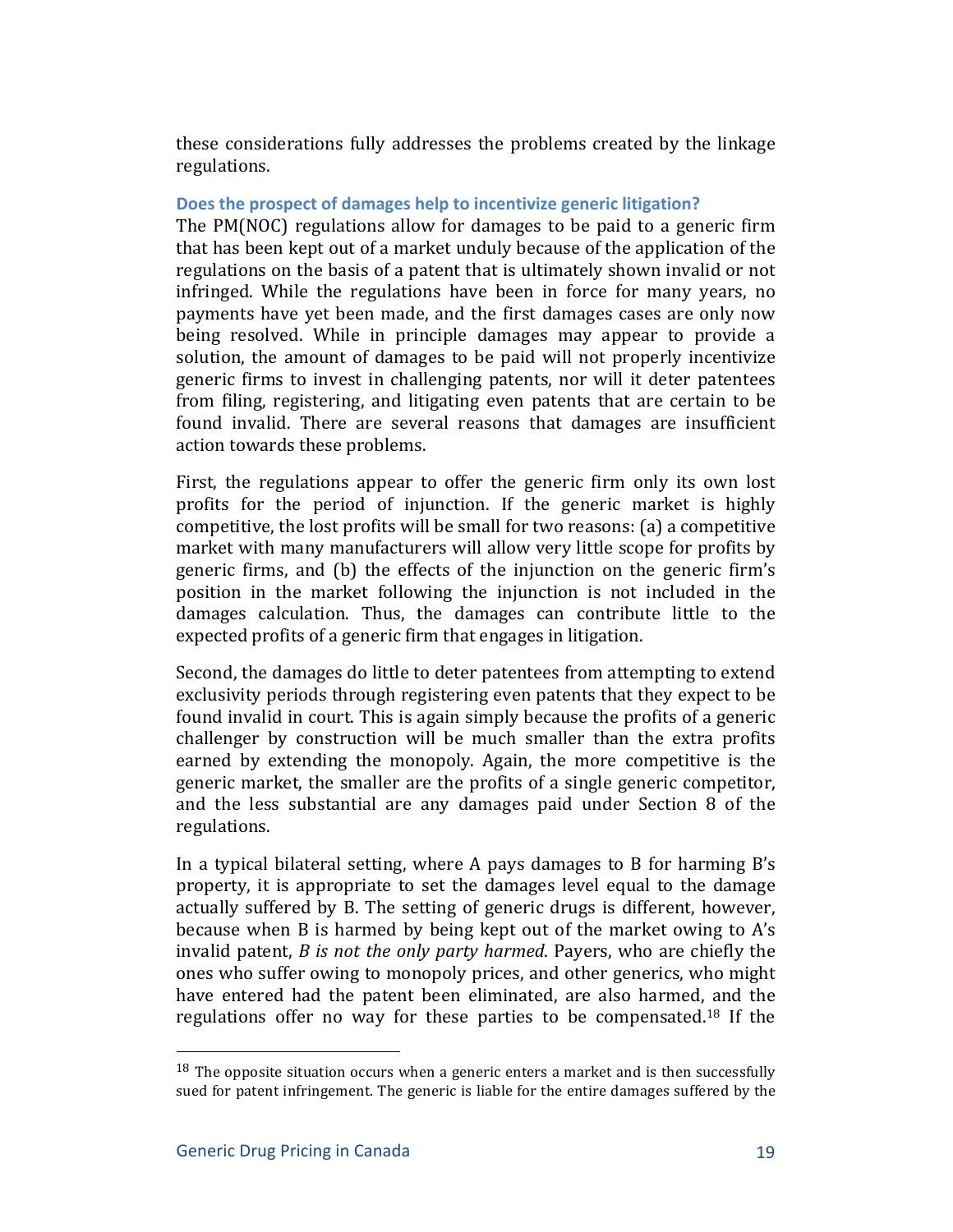generic industry is very competitive, almost all the costs created by the invalid patent are borne by payers. In effect, benefits and costs are systematically misallocated. This creates incentives for patentees to game the system, induces large litigation costs, and transfers wealth from payers to patentees.

#### Will litigation in other countries solve our problem?

One interesting aspect of pharmaceutical patenting is that the "invention" occurs once somewhere in the world, and then there are patents issued in different jurisdictions on this invention. Thus, generic firms challenge similar patents in different countries at the same time. Given this situation, one might hope that generic firms in Canada could rely on discoveries of invalidity of the same patent elsewhere. The problem with this approach is that typically the patents to be addressed are national, so that even if similar patents have been addressed in other countries, Canadian patents must still be addressed in Canadian courts.

In the case of amlodipine, generic competition arrived in the US in 2007. At this point, Mylan was awarded 180-day exclusivity as it was the first to assert invalidity in American litigation.<sup>19</sup> Pfizer's monopoly continued in Canada until litigation by ratiopharm was successful in overturning the '393 patent. The US or other foreign decisions on this patent were not relevant for Canadians, and indeed the grounds for the US decision were quite different from those in Canada.<sup>20</sup> In other cases, such as olanzapine, important drugs have been genericized in Canada in advance of other jurisdictions.

Atorvastatin (Lipitor) offers an interesting example. Pfizer owns 17 Canadian patents on atorvastatin that are listed in the Health Canada Patent Register, and any firm wishing to sell generic atorvastatin in Canada is required to address all the listed patents, the earliest of which were filed in 1990 and will expire in 2010, while the latest were filed in 2002 and will not expire until 2022. (Health Canada first granted a Notice of Compliance for Lipitor in February 1997.) Generic companies had been aggressively litigating the relevant products, and Apotex won a decision invalidating Pfizer's selection patent in 2007. Because of the existence of other patents that must also be addressed under the PM(NOC) regulations, Apotex has not entered, but it and other generic firms

 $19$  Mylan press release, June 5 2007, available at http://investor.mylan.com/releasedetail.cfm?ReleaseID=406533.

<sup>20</sup> Pfizer v. Apotex, Fed. Cir. 2007, 06-1261.

<sup>!!!!!!!!!!!!!!!!!!!!!!!!!!!!!!!!!!!!!!!!!!!!!!!!!!!!!!!!!!!!!!!!!!!!!!!!!!!!!!!!!!!!!!!!!!!!!!!!!!!!!!!!!!!!!!!!!!!!!!!!!!!!!!!!!!!!!!!!!!!!!!!!!!</sup> patentee, but is likely to have earned only a fraction of these damages: most of the benefit will have been captured by payers, who have benefited from low prices.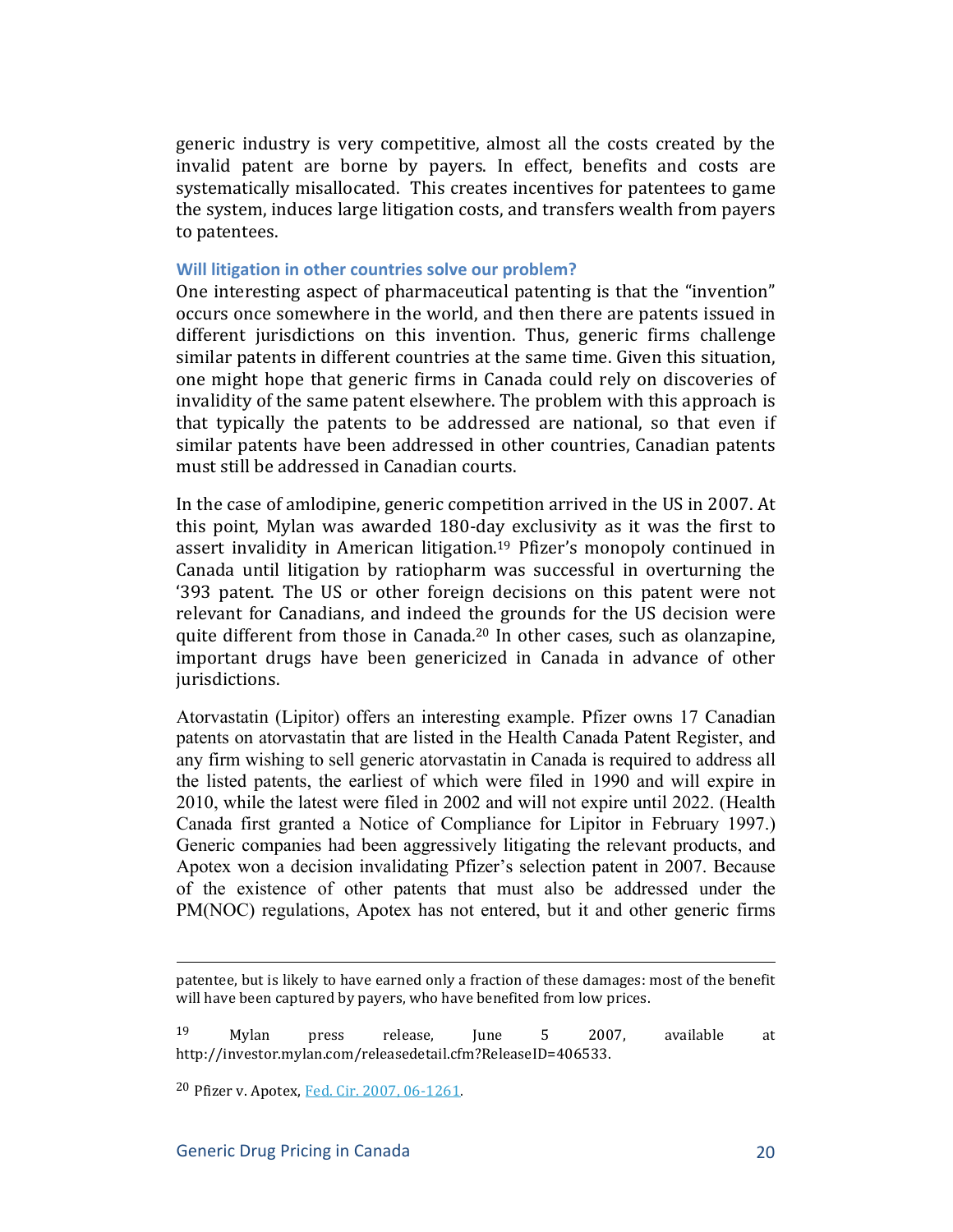are expected to enter in mid-2010, when the invalid selection patent expires.<sup>21</sup> Ranbaxy was litigating in the US and finally settled with Pfizer to enter there in 2011. While the US settlement incorporated a settlement with respect to other jurisdictions, the date of generic entry in Canada appears to have been determined by the decision in Canada. Had there not been generic litigation in Canada, there would have been no reason to grant Ranbaxy early market access in Canada.

Thus, while there is often some connection between patent litigation in different countries, and this may enable some use of the same experts to provide testimony in different countries, the varying patent laws and national courts mean that litigation needs to be conducted in Canada in order to address Canadian legal requirements. Reliance on litigation in other countries is, for the foreseeable future, not an option.

# **3. How should we pay for litigation?**

The correct policy response to the problem of paying for generic litigation must be a mechanism to reward generic firms that successfully open the door to competition and are unable to benefit from it because of strong competition once the door is open. In essence, the patent provides a similar reward to innovative companies; firms that invest in order to create a valuable innovation are given the chance to benefit from the innovation which would not be possible if there existed strong competition in the market. A generic firm that invests in litigating and successfully eliminating an invalid patent, thus enabling generic competition, should be rewarded. If these firms are not adequately rewarded, the incentives to engage in socially valuable litigation are seriously weakened.

What form could this reward take? In the US, there is a 180-day exclusivity period granted to the generic challenger. The rules are complex and may be thought of as temporarily stifling competition. This limit to competition also has the undesirable effect of rewarding the patentee, since the patentee also benefits from the period of limited competition, during which it will often launch its own authorized generic. This system rewards the generic firm that has successfully demonstrated invalidity, but also rewards the patentee that has unsuccessfully tried to maintain an unjustified monopoly on the basis of an invalid patent by allowing the patentee to share in a further period of limited competition. Of course, rewarding both sides for litigation will tend to encourage litigation.

<sup>&</sup>lt;sup>21</sup> Of course, the PM(NOC) decisions do not limit Pfizer's right to sue for patent infringement, and it seems probable that there will be patent infringement actions relating to atorvastatin.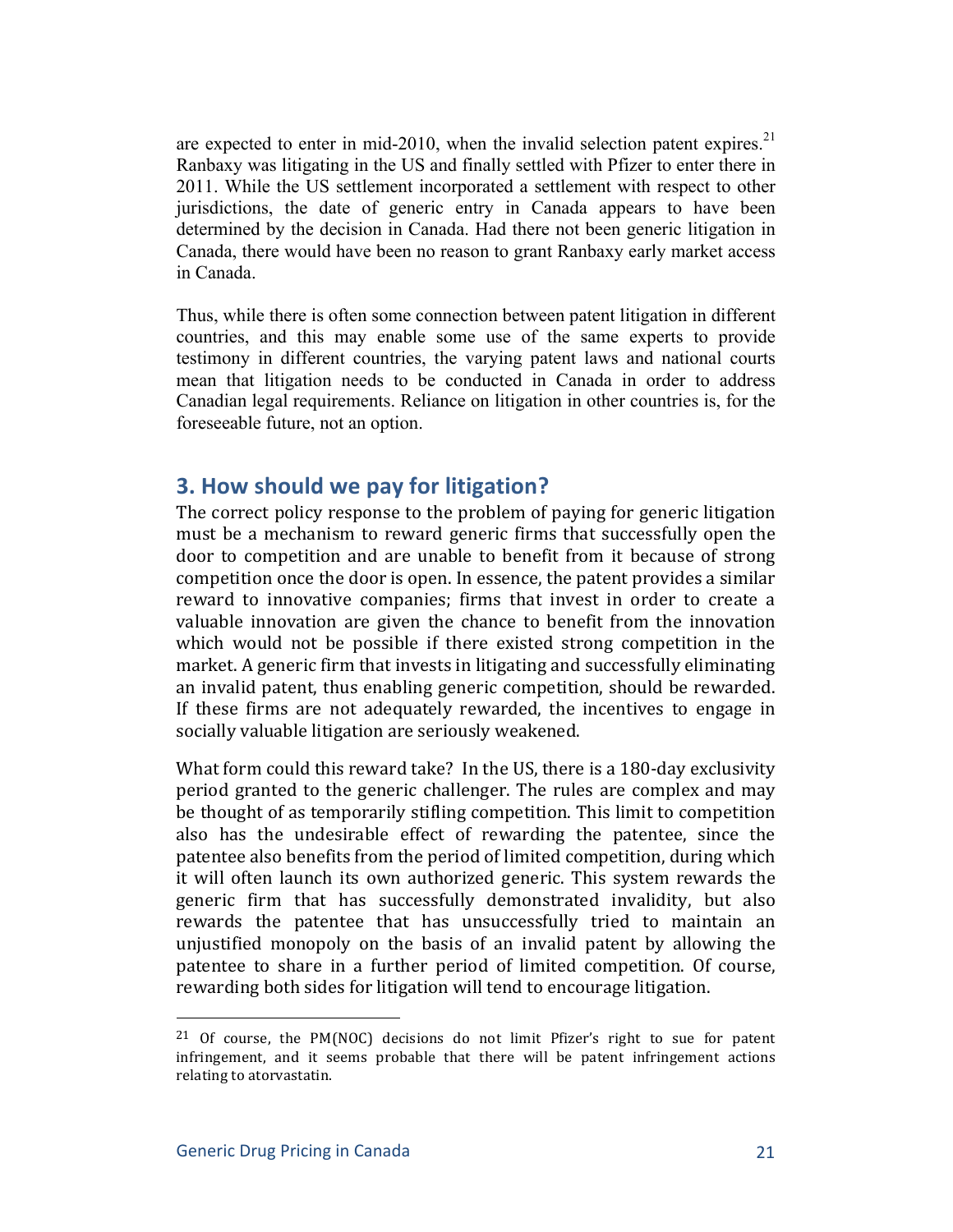A proposal that avoids this undesirable outcome is a generic royalty system, as I proposed in Hollis (2009). This system would require generic firms that were enabled to enter because of one firm's investment in litigation to pay the litigant a fraction of their revenues on the product for some period (perhaps one year). The patentee would also have to pay this royalty if it wished to continue selling a bioequivalent product. The royalty could be based on the extent of competition;: the more firms, the larger the royalty, on the basis that the larger the number of firms, the more severely competition eliminates the opportunity for the litigating generic to benefit from its success in court. For example, there might be no royalty at all if no more than two generic firms entered the market within a year.

#### Addressing objections to the royalty system

There are four objections to the royalty system. First, some have objected that this system seems to imply government sponsorship of one side of commercial litigation. This isn't quite accurate. A royalty system implies government sponsorship only of the winner. If the patentee is successful in litigation, the government continues to allow it to charge a high price under the exclusivity created by the patent. If the generic firm is successful. the royalty creates a reward for it. The generic would not be rewarded for litigation in which it failed to provide meaningful benefits to society by eliminating an undeserved exclusivity. Thus, this is not a system that would encourage litigation regardless of the merits  $-$  it would only encourage litigation expected to be successful.

Second, the royalty system will create the need for a mechanism to determine eligibility for payments. While there could be a risk of litigation between generics for this in some cases, it should be possible to create rules that would limit the potential for uncertainty and conflict. I have provided a suggested set of rules for determining eligibility in Hollis  $(2009)$ , Appendix 7.

Third, the royalty will increase prices for payers during the period of the royalty. However, this price increase should be put into context of the size of savings for payers achieved by litigation, the amount that is needed to incentivize generic patent challenges, and the opportunity this system would create to use more aggressive tools to push down generic prices following entry. As indicated above, generic costs in litigation would typically be less than \$5m, compared to savings to payers that are in the hundreds of millions of dollars per year. A generic royalty that was related to the size of the gains created, and perhaps capped at around \$20m, seems like a reasonably small price to pay for significant gains to consumers.

Fourth, the royalty regulations should ideally be a federal, not provincial, responsibility. This is problematic since the provinces are the payers and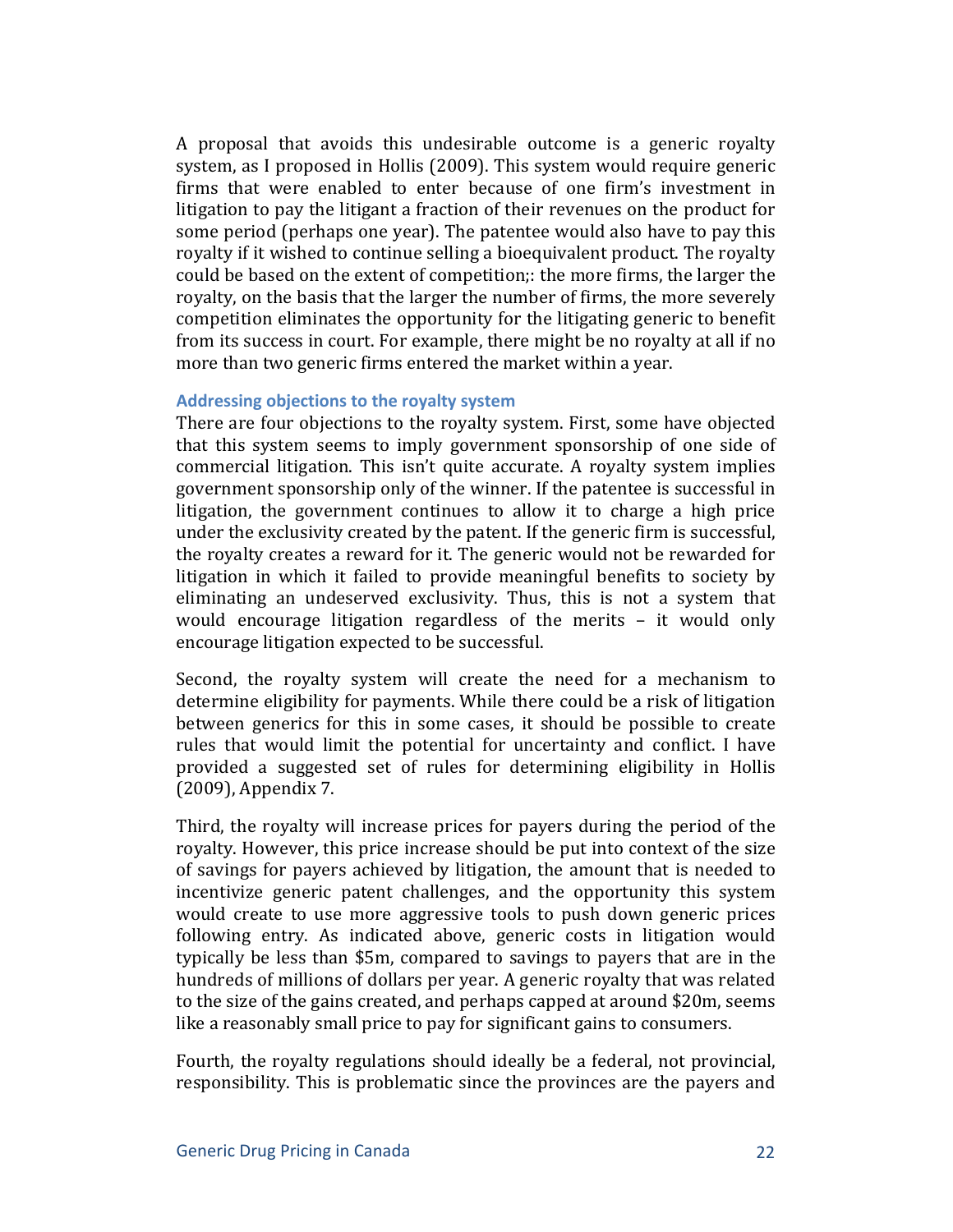have the greatest interest in eliminating barriers to competition; but patents are federal, and the gains from eliminating barriers to competition accrue to all payers. However, there is no reason why a coalition of major payers – specifically provincial insurers – could not collectively impose such a royalty system, and indeed there have been recent moves towards increased collaboration.<sup>22</sup>

### **4. Production costs**

The second component of costs is production. I include here not only the cost of goods, wages, and capital, but also the firm-specific development costs. All of these costs vary substantially across products. Some products. are simple to make, while others require extensive pre-production engineering to scale up production to commercially viable quantities. The cost of inputs also varies considerably. For many products the API (Active Pharmaceutical Ingredient) is a substantial cost factor. Added to all of this, the average cost of production varies by volume and across time. Canadian costs may sometimes be higher than international costs because of the need to satisfy Canadian regulatory requirements that require generic products to be of the same size, shape and colour as the innovator's product.

What is very clear is that Ontario's generic price ceiling of  $25\%$  (or any other randomly selected fraction) of the brand price has no relationship to the costs of production. The rule that the generic price should be a fraction of the brand price would make sense only if brands were priced at some multiple of the cost of production. However, brand pricing has no relationship to production costs in Canada or elsewhere, which is seen in the regulations in the Patent Act regarding the Patented Medicine Price Review Board (PMPRB), where the "maximum non-excessive" price for the PMPRB is never based on cost.

#### **Biologics**

An important consideration in the design of pricing policy is that it should be flexible to accommodate the variety of circumstances it will cover. One of the more important circumstances is the expected future arrival of "subsequent entry biologics" (SEBs). Small-molecule drugs, which have historically been the most important drugs in terms of expenditures, seem likely to shrink in importance. A recent report predicts that by 2016 only

 $22$  Karen Howlett and Rheal Seguin, Provinces join forces with plans to cut drug costs. Globe & Mail, 6 May 2010.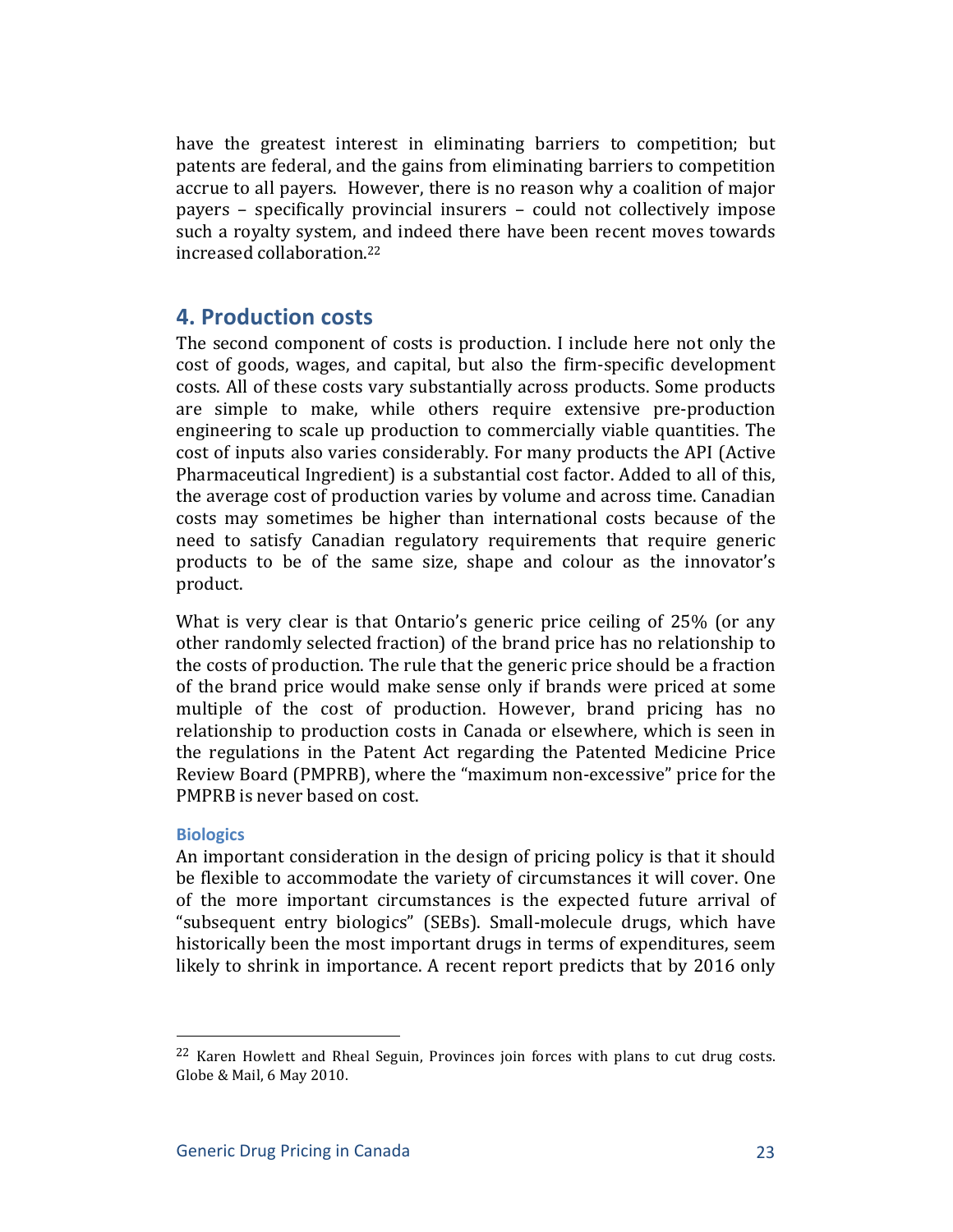two of the top ten drugs by revenues will be small molecules.<sup>23</sup> Generic versions of these biologics, or SEBs, will have relatively high production costs and substantial development costs, and there will be few SEBs competing with any given originator product. Instituting a descending price schedule for generic SEBs, as described in the next section, provides a framework that can be effectively used to ensure gains to payers. To the extent that this mechanism helps firms considering developing an SEB to predict the price environment, they will face less risk and more willingness to invest in the costs necessary to enter the market.

# **5. How should we pay for production?**

Ontario and some other Canadian provinces have historically based maximum generic prices on the brand price, and Ontario has set the new low standard at 25%. However, there are many products with production costs either far below or far above 25% of the brand's price. It is not clear what logic there is in setting an arbitrary price bearing no relationship to actual costs. It is, however, very clear that this approach will generate undesirable distortions in the market. First, prices will be *excessive* for many products, relative to costs. This will cause either (a) excessive, inefficient entry of generic producers into these markets, if rebates are eliminated<sup>24</sup> or (b) rebates to be paid by manufacturers to pharmacies. Second, prices will be *inadequate* for many other products. In this case, manufacturers will (a) not invest in challenging patents, resulting in unjustified extensions of exclusivity periods with high prices and (b) upon entry, seek special price exemptions because of high costs. This effectively results in price regulation of potentially competitive manufacturers on a case-by-case basis. Arbitrarily determined prices create distortions in markets and should be avoided.

It is clear that it is possible to improve on a system where the prices of generic drugs are unrelated to their costs. Given the same amount of total expenditure, it should be possible to improve incentives by setting more aggressive prices on drugs that have lower production costs, and more

<sup>&</sup>lt;sup>23</sup> EvaluatePharma, "Humira set to steal Avastin's crown." May 3, 2010, available at http://www.evaluatepharma.com/Universal/View.aspx?type=Story&id=211976&isEPVa ntage=yes

 $24$  One of the expected results of the Ontario ban on rebates is a reduction in the number of pharmacies, as discussed in Section 7. This will allow economies of scale within pharmacies, driving average costs down. But allowing a fixed price for generics, far above cost, while banning rebates, is likely to lead to exactly the opposite effect: more generic firms will enter the market, reducing volumes for each manufacturer, and driving average costs up.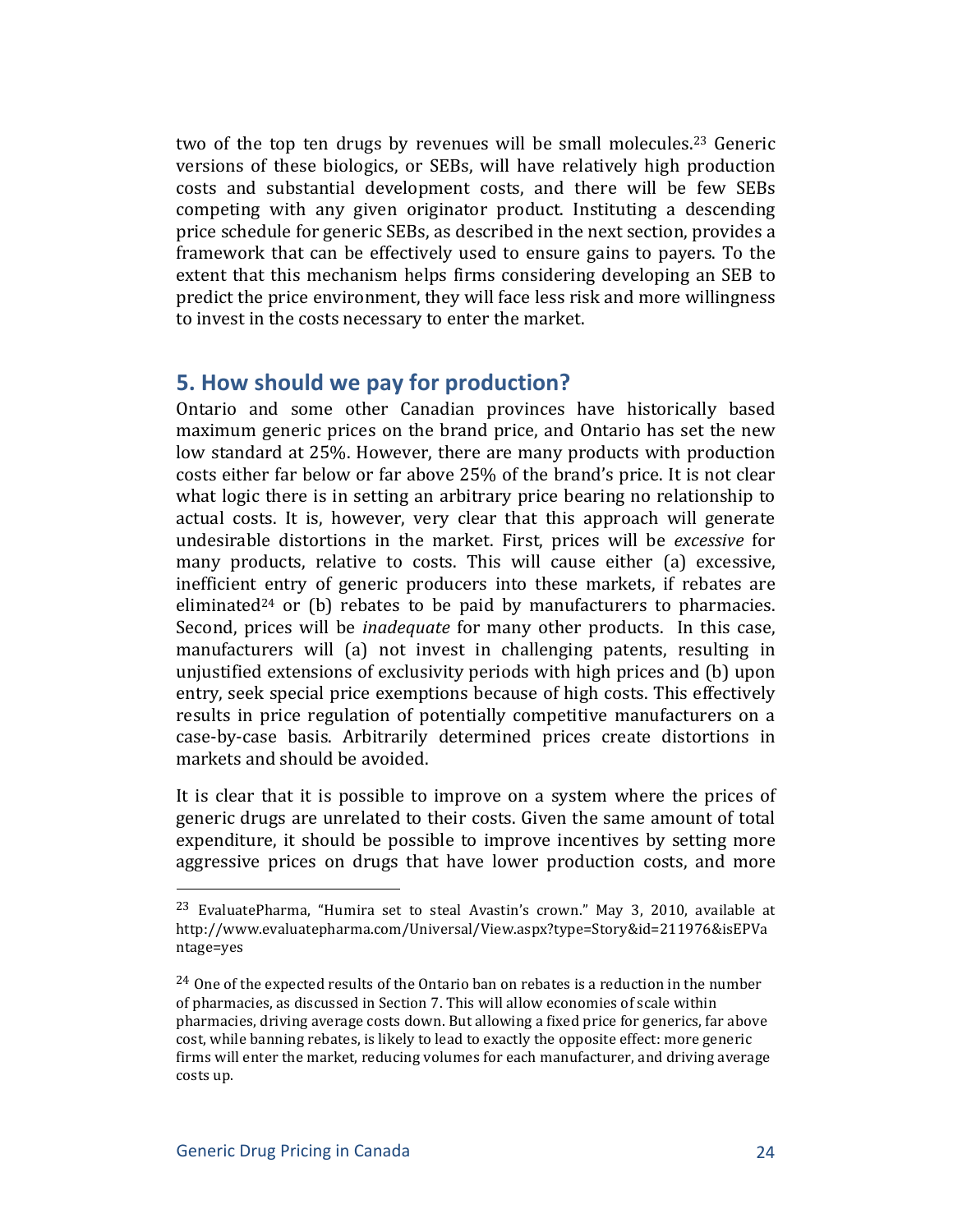highly rewarding both sellers of newer drugs and those that have higher production costs.

In general, it is difficult to know what the true production costs of generic drugs are, but the age of the product and number of generic competitors is certainly observable. A reasonable mechanism to encourage generic competition would be to set generic prices higher for their first year or two in the market, and then to automatically lower prices. This would provide better incentives for entry, since those firms that arrived relatively early – including the litigating firm or firms – would be better rewarded. However, this approach would, as suggested in Section 4 of the paper, still always choose the "wrong" price.

A more attractive approach, therefore, would be to make the price conditional on the number of entrants in the market, and to have the price automatically fall as entrants arrive. This is similar to, but more comprehensive than, the approach used by Ontario under the "70/90" rule until 2006. A more aggressive approach to this rule would start with a lower price and continue to reduce prices provided more firms were willing to enter. For example, prices could start at 50% of the branded product price, and fall by 10% or 5% for every additional entrant. This approach has very desirable properties, since it addresses two problems at once. First, this mechanism will drive prices down towards the cost of production, since firms will be willing to enter if prices exceed the average variable costs of supply. Thus, prices will tend towards the "right" level by relying on decisions made by firms. Second, early-entering firms will be advantaged by the opportunity to earn higher profits before later-entering firms arrive. If many firms do ultimately enter, as in the case of amlodipine, prices will be driven down quickly to very low levels.

A tender mechanism can achieve a similar result, but may also require another set of institutions to conduct the tender and manage a distribution system from the tender winner. Tender systems are less suitable in some markets, since (a) frequently there are relatively few participants, especially in the early years of the market, and (b) in some cases there may be supply security considerations that preclude reliance on a single supplier.

#### How have other countries achieved low generic prices?

Other countries have used different paths to achieve low prices. The most common strategy to achieve low prices is tendering, which operates especially effectively when there are many potential participants and there are significant economies of scale from producing large volumes. New Zealand, for example, has effectively used tendering to lower generic drug prices. The system in New Zealand is simplified by the fact that the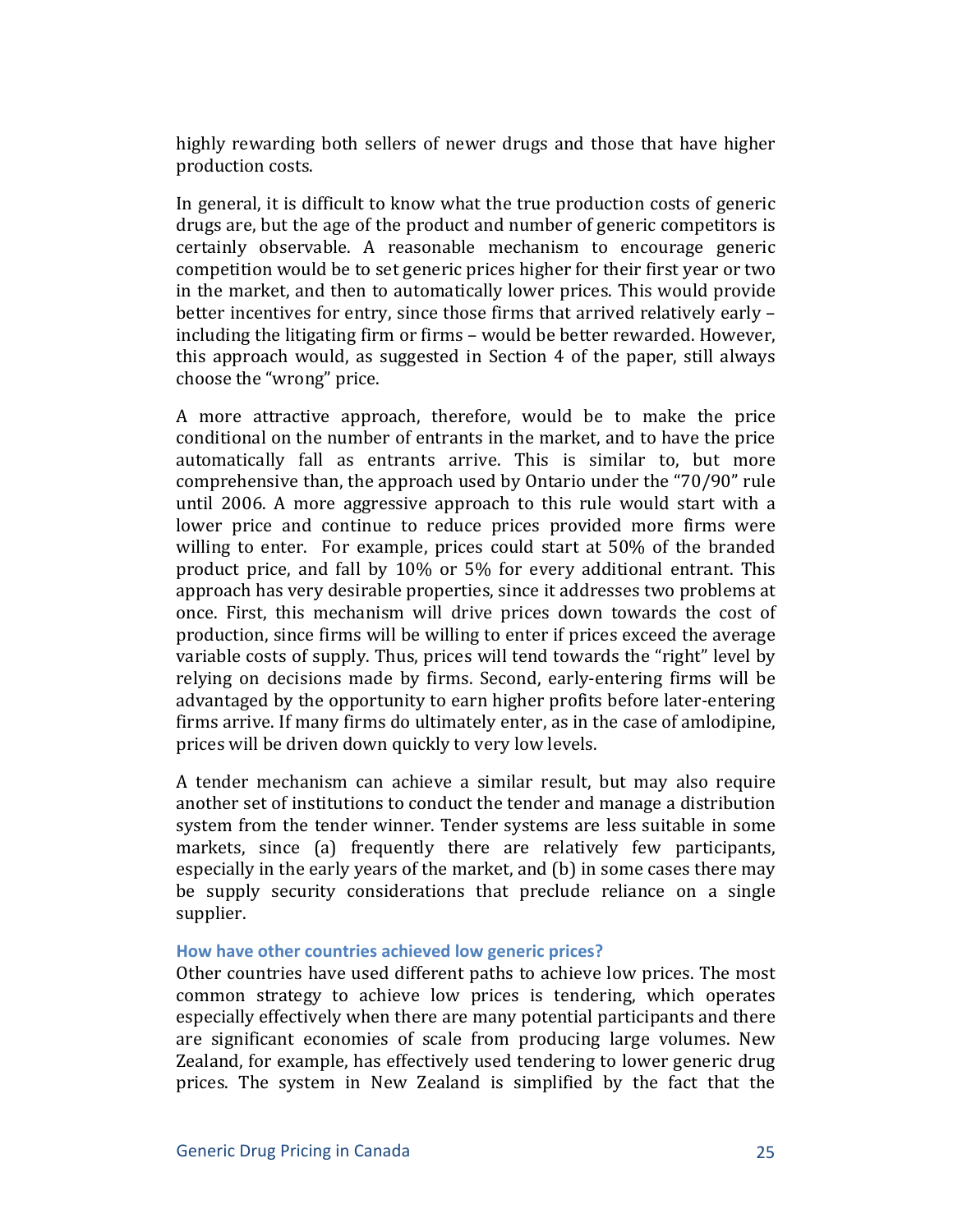government is the insurer for all drugs in the country. However, this system creates no incentives for litigation, since there is no benefit from elimination of invalid patents or demonstration of non-infringement. This problem is somewhat mitigated by the fact that New Zealand does not have any "linkage" regulations like the  $PM(NOC)$  regulations. New Zealand has also eliminated domestic production of pharmaceuticals, which can create public health concerns for the future. If Canada attempted to duplicate the New Zealand model, without addressing the need to reward litigation separately, it would likely result in much longer exclusivity periods for patented drugs that would be safe from litigation.

The Netherlands recently adopted a tendering strategy. Their approach allows for more than one firm to supply into the market, and has significantly reduced prices and the amount of rebates paid to pharmacies. Germany and Belgium have adopted somewhat similar schemes (Kanavos et al 2009; Carradinha 2009).

*A* critical point to be made here is that using a mechanism that drives price *down to the variable costs of production – such as tendering or the declining price schedule – is appropriate only if there is also a separate tool to address the need to incentivize litigation by generic firms. In the absence of a tool serving this purpose, aggressive pricing approaches will result in slower generic entry, undermining the ultimate goal of reducing total expenditures.* 

### **6. Pharmacy costs**

Unlike generic drug manufacturers, pharmacies are in a position to exercise considerable market power, despite their apparent competitive position. This is at first perplexing; pharmacies appear similar, for example, to supermarkets, offer very similar services, and often compete with other pharmacies nearby. However, pharmacies do not compete on the basis of price, but of service. Consumers lack financial incentive to chase the lowest price for drugs since the cost of drugs is largely borne by insurance. Elimination of insurance would undoubtedly make consumers more price-sensitive. However, insurance is highly desirable for a variety of reasons, and making consumers price sensitive would ultimately result in many consumers not benefiting from drugs prescribed for them.

Pharmacies also possess very strong market power as buyers. This is because generic versions of the same molecule are perfectly substitutable, while pharmacies are not. If a generic charges a higher price, the pharmacy can simply buy an equivalent product from a different supplier. In contrast, if pharmacy A demands a larger rebate, a manufacturer cannot simply turn to pharmacy B, which serves a totally different set of patients, as a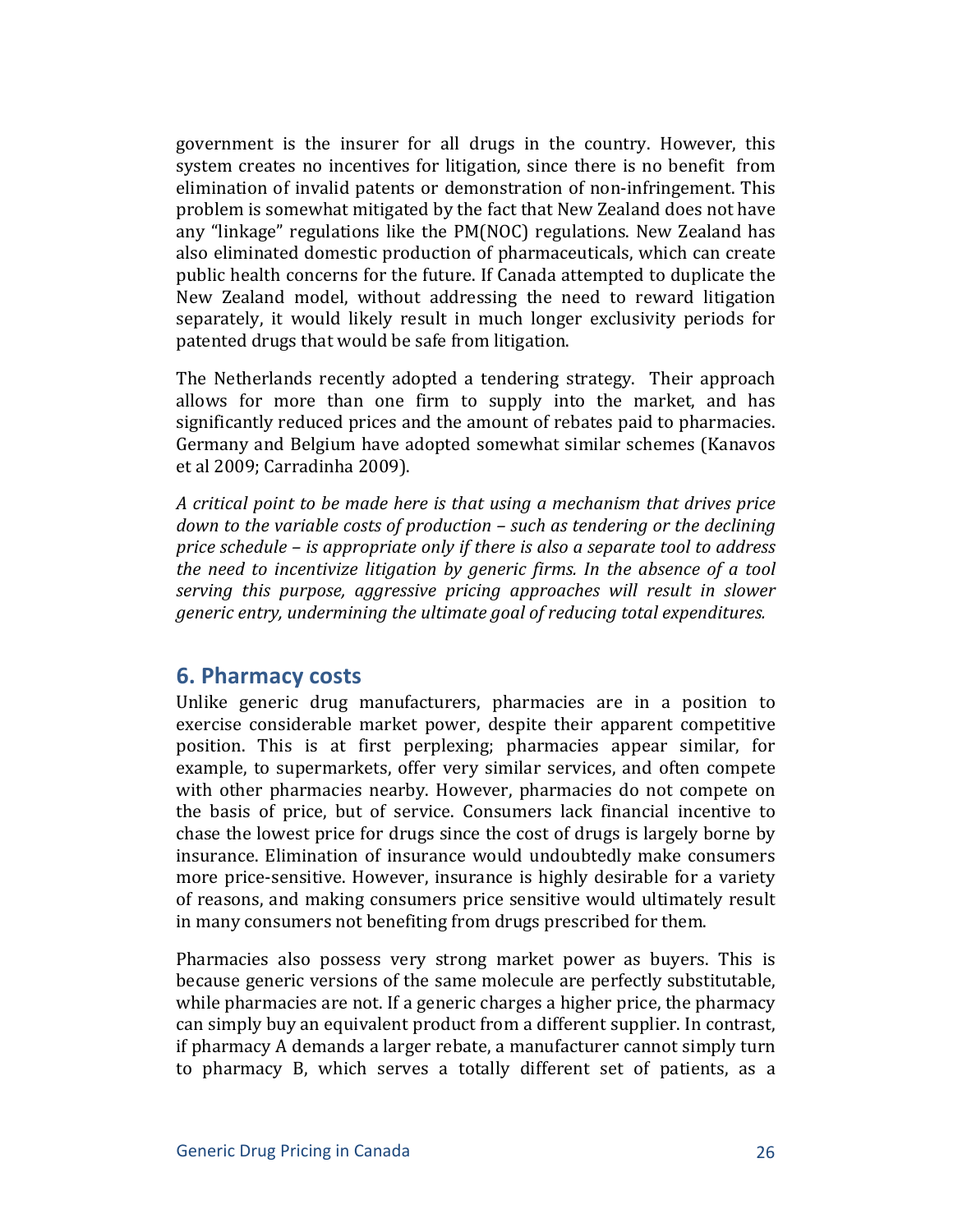substitute. As a result, pharmacies can be expected to capture almost all the rents available in any drug market served by multiple generics.

Thus, pharmacies occupy a position with considerable market power, which is the core consideration motivating price regulation of generic drugs. Pharmacy services are complex, and determining the true cost of these services is correspondingly difficult. Nevertheless, this is a much simpler problem than determining the total cost of drugs plus pharmacy services combined. A number of studies have analysed the cost of pharmacy services in different settings, with typical estimates of cost per prescription delivered in the range of \$5 to \$15 (A.T. Kearney, 2007). The average costs per prescription depend on the volume, on the types of products, and on the clientele. Fortunately, all of these are observable by a price regulator.

Given that pharmacies possess market power, price regulation can be justified. If prices are not regulated, pharmacies will be in a position to earn excess profits from exploitation of their position, which will attract more entrants into the pharmacy market. These additional entrants will reduce the average volume per pharmacy, and average costs will be driven up and returns downward. The increase in pharmacies will create extra convenience for patients. If market power is limited due to price regulation, pharmacies will face lower returns and pharmacies will exit the market. This will lead to increased volume and efficiencies at existing pharmacies. Evidently, this relationship between price regulation and the number and profitability of pharmacies requires considerable care on the part of governments.

# **7. How should we pay for pharmacy services?**

In order to reduce complexity of price regulation, it is desirable to limit the way that pharmacies are paid. This can be done by limiting achievable costs for a desired standard of convenience to patients. Payment based on the actual costs of each pharmacy would lead only to cost inflation suffered generally in industries with price regulation based on the average costs of the firm. Fortunately, there are many pharmacies, so it should be possible to base payments to pharmacies on a benchmark model of efficiency, which can be adjusted for market size, clientele characteristics, and product characteristics. This is more or less the approach taken by the Ontario government in fixing a maximum dispensing fee with premia established for rural pharmacies. The payment for professional services other than dispensing also follows this model. Essentially, in this proposal pharmacies would be paid on a fee for service basis, similar to the reward mechanisms for physicians and other health professionals.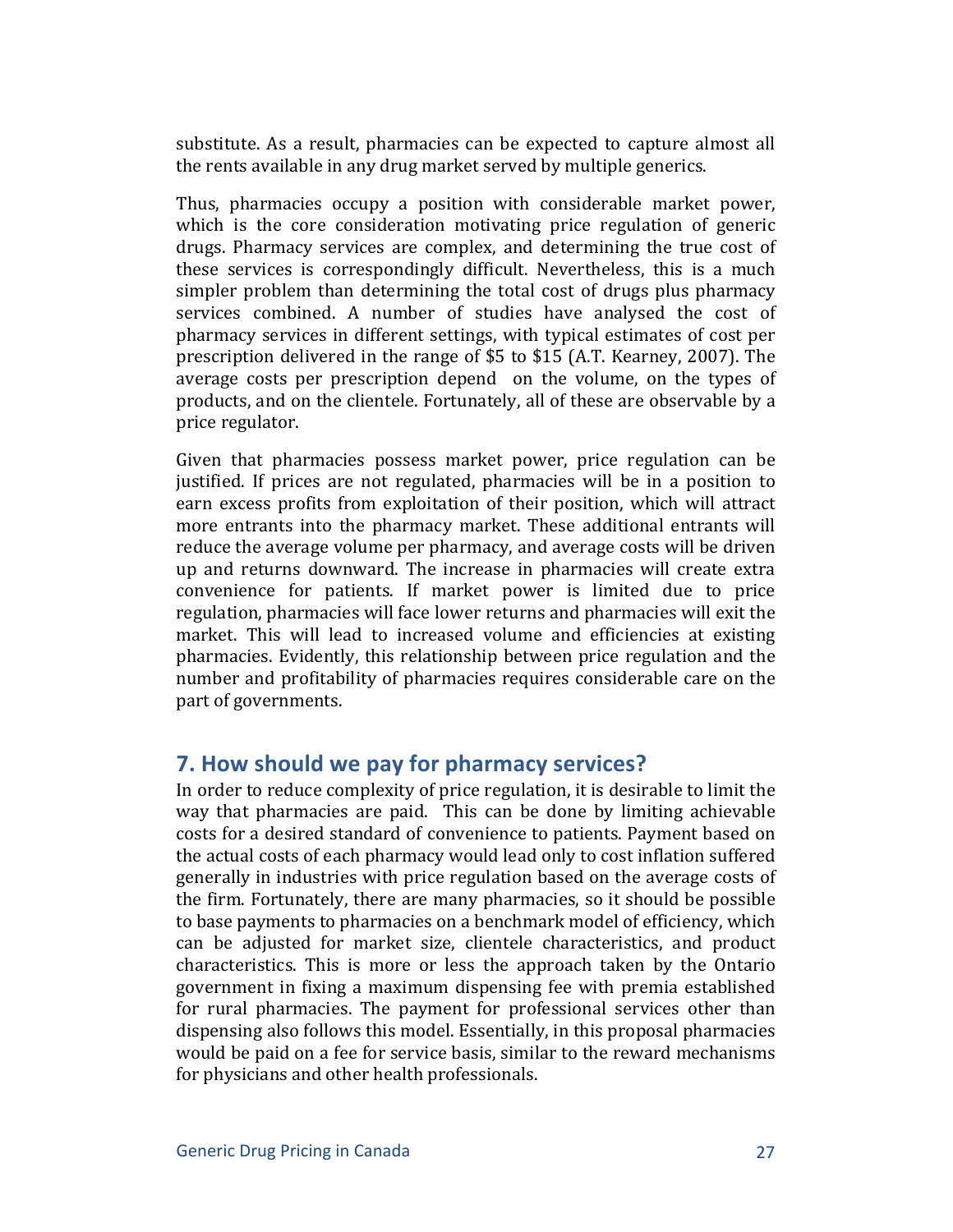#### **A** fair price regulation system

Price regulation is difficult in all circumstances. However, there are many models of price regulation in Canada, and all require an independent regulatory authority that sets prices on a basis of common understanding. Independence of the regulatory authority insulates the decision-making process from political considerations.<sup>25</sup> This is crucial to creating a system that is perceived to be fair and sustainable, since industry can predict rates of compensation. This predictability in turn allows industry competitors to make investment decisions. A lack of predictability in the system damages the willingness of investors to invest, and requires to a higher rate of return to compensate them. Lack of predictability also leads to investments that are regretted. For example, price regulation changes in Ontario have raised concern for independent pharmacies that may be forced to close due to the new pricing model.

A fair system of price regulation should also disclose the objective of the pricing system so that all parties can make appropriate decisions. For example, the National Energy Board allows for "just and reasonable" tolls on pipelines with the explicit goal of allowing companies to earn to an appropriate rate of return on their investments. Similarly, the PMPRB allows patented drug prices to be set based on specific, non-cost criteria.

Finally, a fair price regulation system requires a fair process for decisionmaking. In many cases, the process is a quasi-tribunal, which allows firms and others to bring forward relevant information to allow the tribunal to make a decision on pricing. For example, in the case of regulating pharmacies, one would expect to give pharmacies, insurers, and the Minister of Health an opportunity to submit evidence on costs and quality in order to establish a fair price. Within the process, this evidence should be open to testing or verification.

Examples of this kind of system in Canada include the NEB, the PMPRB, the CRTC, and many provincial authorities. A pharmacy price-regulation authority could be constituted occasionally, at which point prices would be set prices for several years at a time, as the CRTC did under its price cap hearings for local telecom, and so it need not necessarily be a very expensive process. If prices are not set based on clear regulatory goal by an independent authority, there exists enormous uncertainty on the part of market participants and a political environment that is poisoned by mistrust and lobbying.

 $25$  This also insulates politicians from decisions that are politically unpopular.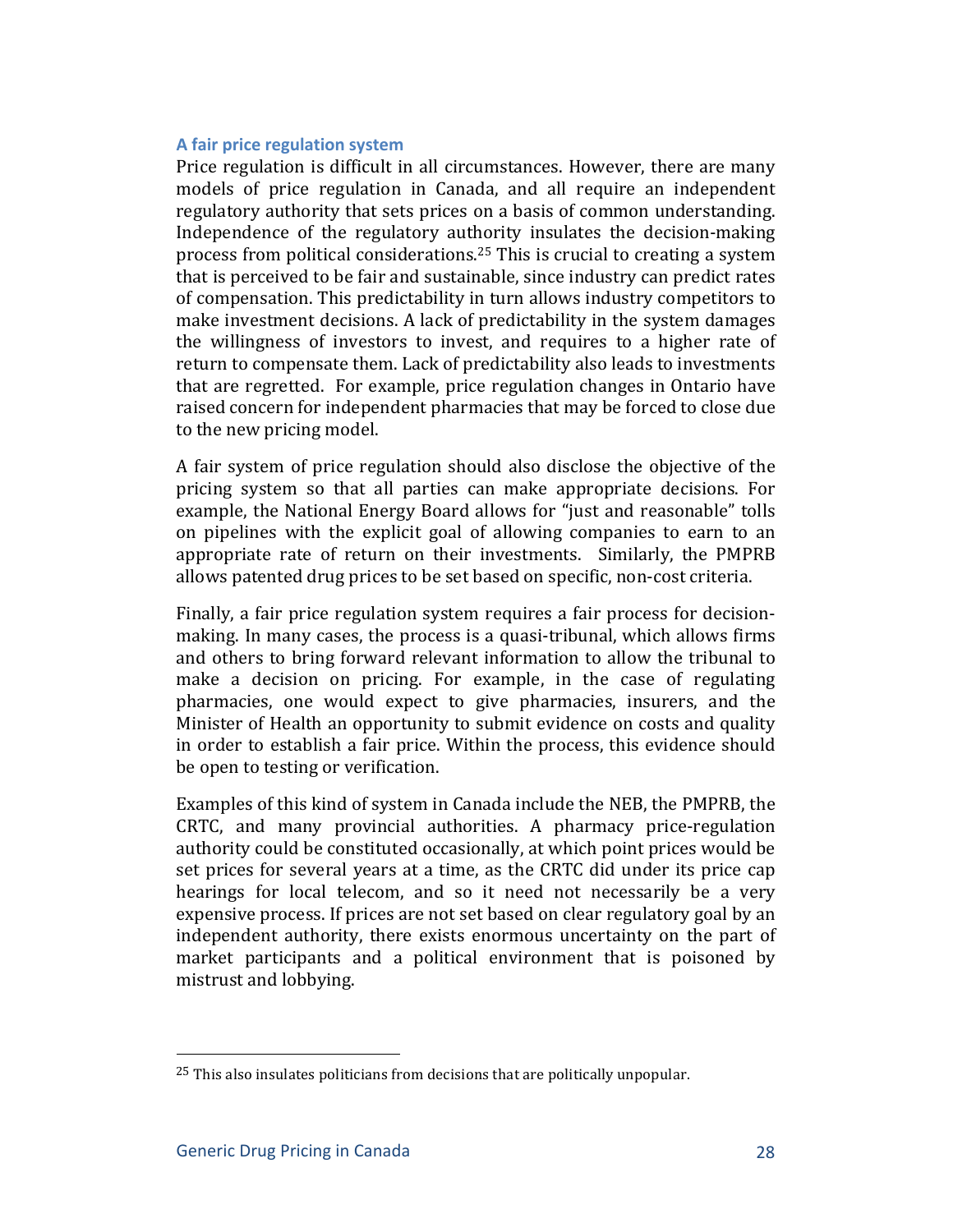In general, one should be careful about recommending a system of price regulation. However, the reality is that individual provinces have already implemented systems of price regulation on an *ad hoc* basis. If price regulation is to be continued – as seems likely – then it should operate following principles of regulation established in many jurisdictions and industries.

#### **Rebates**

Pricing at average cost implies zero rebates paid by manufacturers to pharmacies. These fees are common in distribution chains, though they are usually labeled "slotting allowances." Eliminating rebates would therefore make the pharmacy business model for prescription drugs different from its model for other non-prescription items.

Eliminating rebates works against a general principle of permitting freedom of contracting. The government has an interest only in the final product price, and not in the distribution of rents within the total chain of supply. Government limitations on contractual arrangements between manufacturers, wholesalers, and pharmacies are therefore unattractive. However, in this case, a ban on any kind of payment from manufacturer to pharmacy can be justified on the basis that pharmacies possess market power over both consumers and manufacturers. Limiting only the retail price allows the pharmacy to drive the net manufacturer price down, in which allows pharmacies to capture all rents. This in turn will create excess entry into pharmacy markets and excess costs as individual small pharmacies have higher average costs per prescription than do fewer, larger pharmacies. At the same time, a lower manufacturer net price reduces incentives for pharmaceutical manufacturers to enter and compete in the market, since rebates reduce the net price obtained by the manufacturer. With less incentive to enter, generic firms will be less willing to invest in litigation.

#### **Can rebates be controlled?**

The process of eliminating rebates is not straightforward. If the reimbursement price is above the cost of manufacturing, pharmacies with market power will attempt to extract the difference from manufacturers. Evidently, there are many ways that a pharmacy might do this.

The first is through describing the payments using other language; for example, "professional allowances" are roughly equivalent to rebates. Bill 16 in Ontario allows for "commercial terms" including volume discounts, prompt payment discounts, and distribution service fees. The proposed regulations do not limit the scale of these commercial terms, but Ontario itself has achieved volume discounts in the range of 45% of the nominal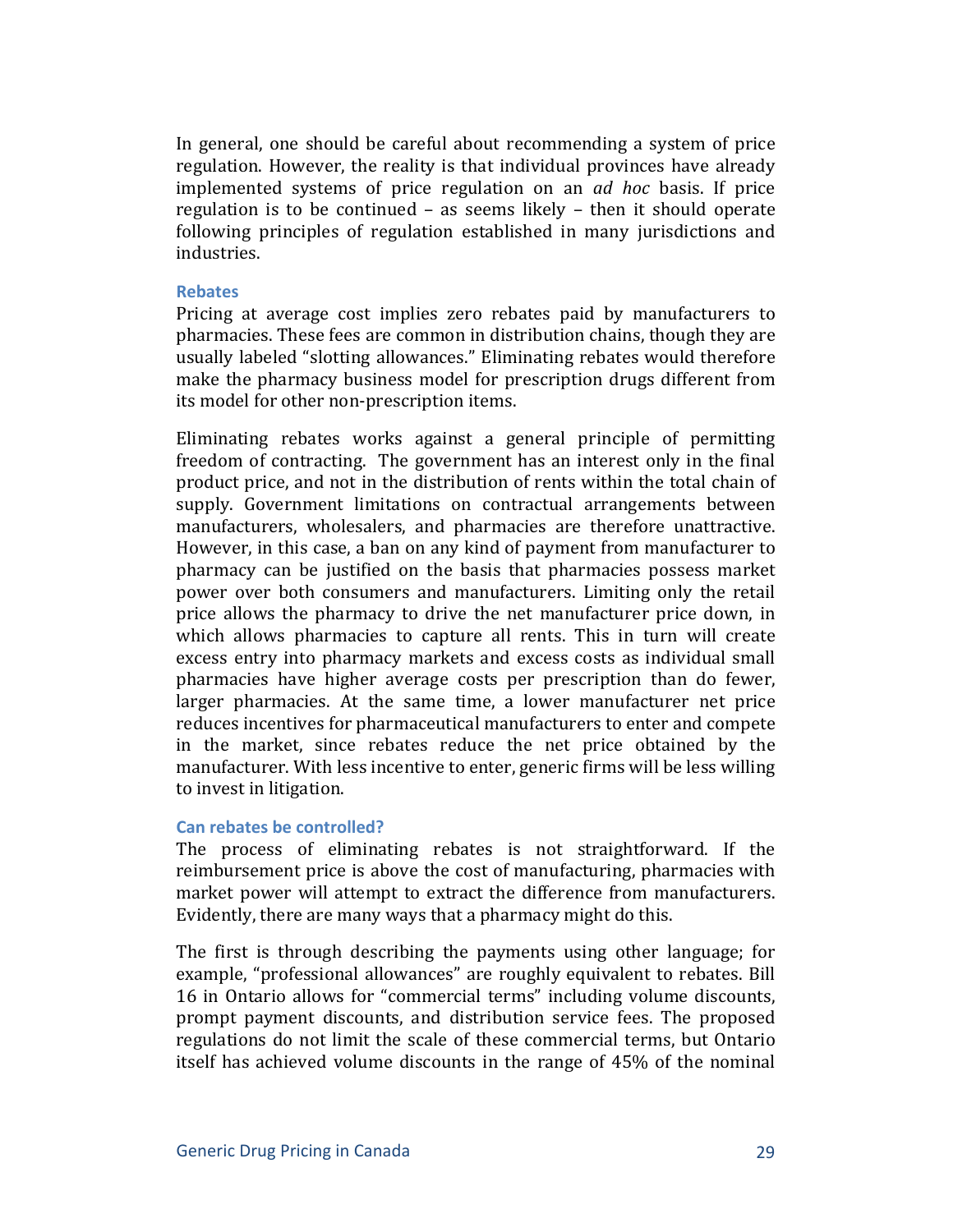purchase price.<sup>26</sup> Since estimates of the size of rebates indicated that they averaged roughly 40% to 50%, volume discounts could perfectly replace rebates if there is no restriction on the allowable scope of "commercial" terms".

A second way of arranging rebates for national chain pharmacies would be for the manufacturer to pay large rebates in provinces without regulatory restriction of rebates based nominally on sales in those provinces. These rebates would depend in part, but not explicitly, on the volume of business done in Ontario and Quebec, where rebates are banned or limited. Independent pharmacies lack this opportunity, and, as a result, are at a significant disadvantage in Ontario relative to chain pharmacies. It is clear that for Ontario to restrict rebates effectively, it will need to obtain information on transactions occurring across the country. Since companies will be loathe to provide this information, it would be necessary to make the provision of this information a condition for participation in the Ontario market. Admittedly, this presents a formidable problem for restrictions on rebates. But, without addressing the reality of the business, restrictions on rebates are merely a form of discrimination against independent pharmacies.

In the absence of national standards on rebates, it will be necessary to accept that they may be paid sometimes. The right solution, then, is to use a pricing model that naturally limits rebates. The declining price system would help to limit rebates by reducing the difference between the nominal price and the actual cost of production of the product, and a tendering system would have a similar effect. Since prohibiting rebates is likely to be very difficult, if not impossible, a more sensible solution may simply be to reduce the economic incentive to pay rebates. This is achieved by reducing the reimbursed prices in a way that meaningfully relates to production costs. However, as pointed out above, this system must also take into account the importance of compensating generic firms that are successful in litigation.

## **8. Conclusion**

This paper has offered a perspective on generic drug pricing that emphasizes the different components in the value chain, and the importance of paying for these components separately. Each of these three components has very different costs and degrees of competition, and combining the costs for each function into one fairly arbitrarily selected

<sup>&</sup>lt;sup>26</sup> ORDER PO-2865, Appeal PA08-299, Ontario Ministry of Health and Long-Term Care, p. 6.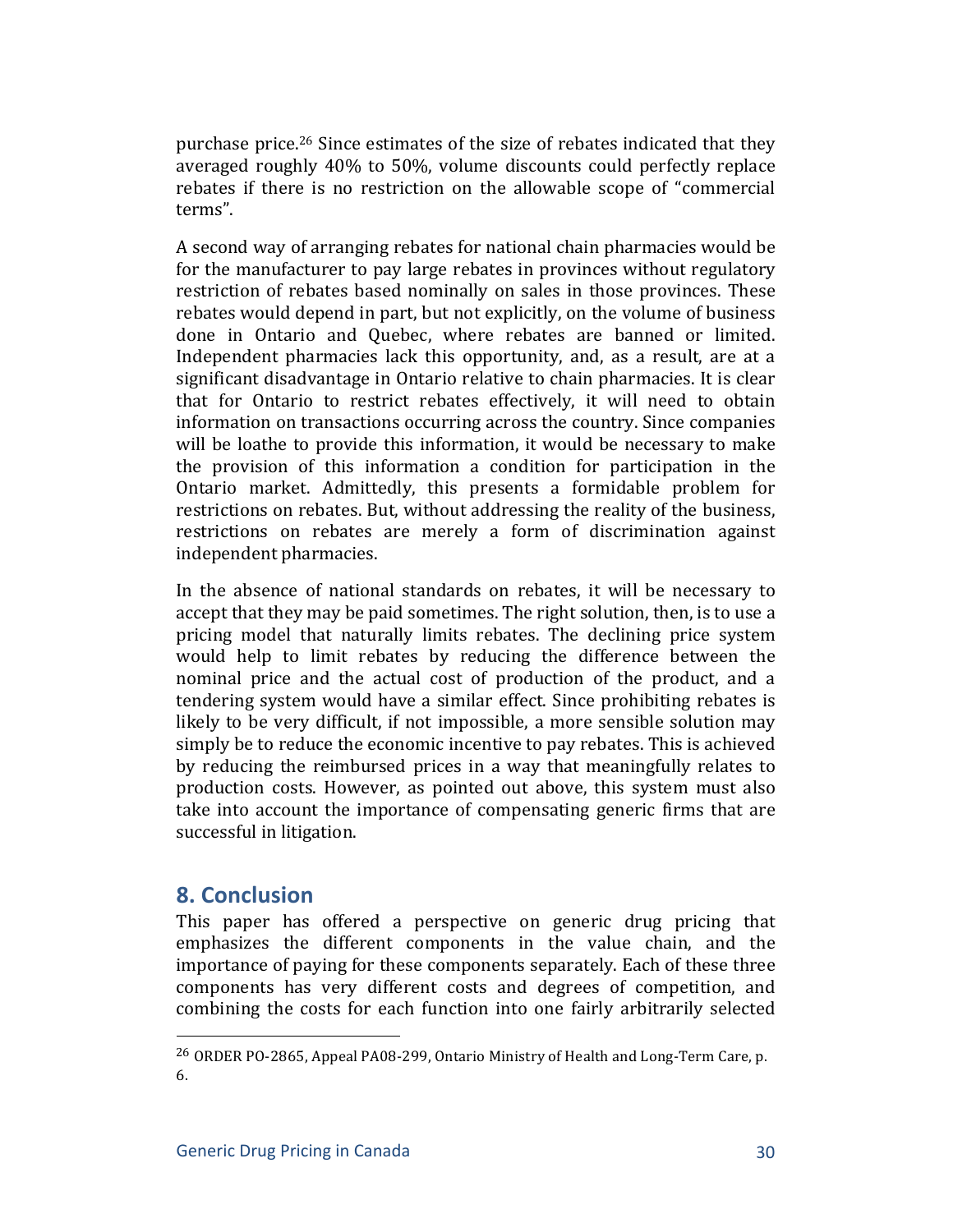price will not achieve desired outcomes, as has been demonstrated repeatedly in Canada.

The cost components can be usefully separated into  $(a)$  litigation that enables generic competition (b) drug production costs and (c) pharmacy costs. Separating the payment for these different functions would allow governments in Canada to achieve the lowest total price. Notably, simply trying to drive down prices without addressing the litigation problem will lead to higher overall costs, since patentees will be able to obtain unwarranted extensions to their exclusivity periods. Once the litigation problem is addressed, provinces can be aggressive in trying to get the lowest price for drugs using schemes that force companies to compete on the basis of reimbursed price, rather than on the basis of rebates paid to pharmacies. Finally, pharmacy reimbursement should be regulated due to the extraordinary market power pharmacies possess. But this cannot be done on an *ad hoc* basis within the political process: there should be a recognizably fair regulatory process. This process will create a level playing field and regulatory clarity, which will enable investors to make informed and appropriate decisions.